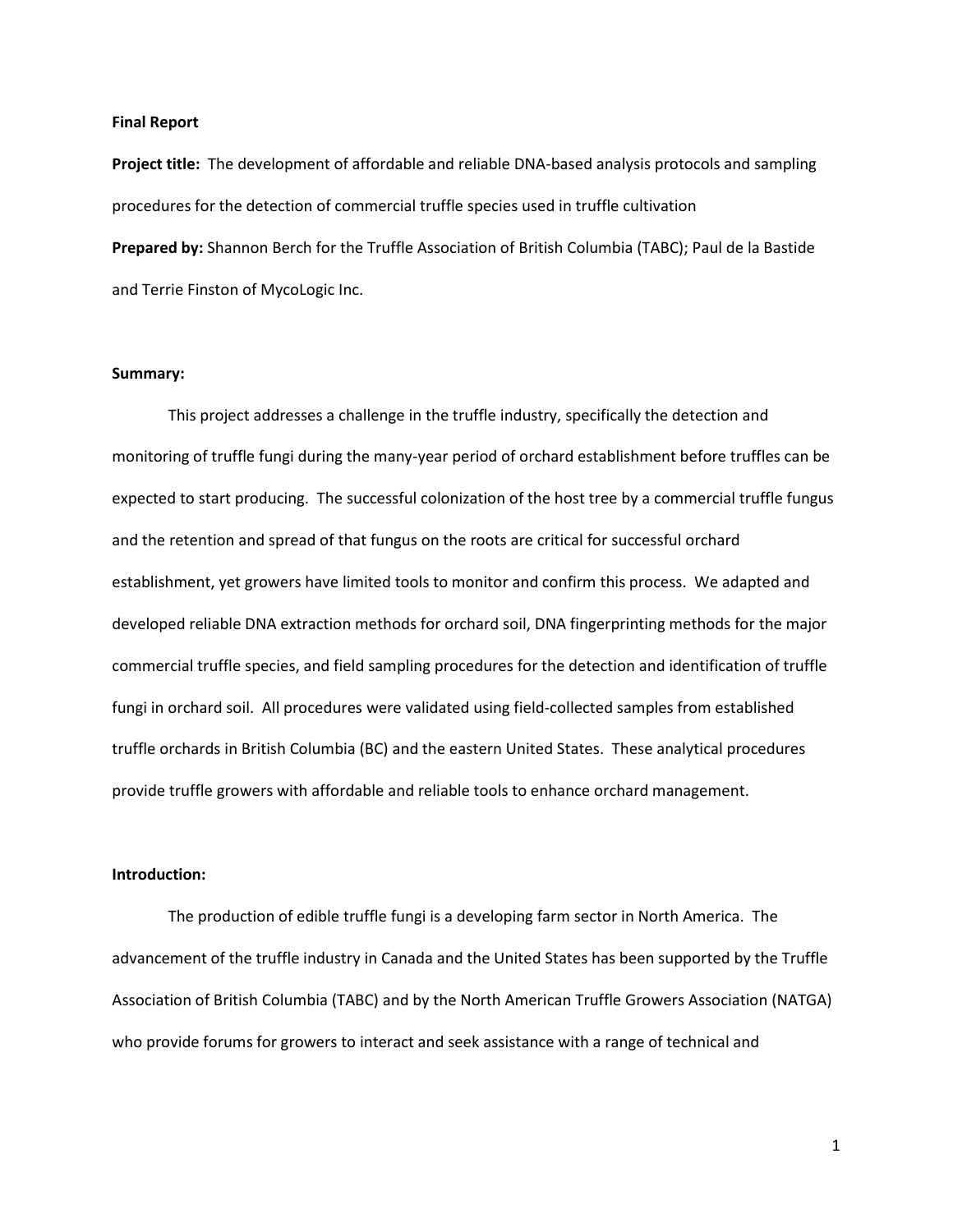commercial solutions to the challenges of truffle production. Technical support is also offered by some of the major suppliers of truffle-inoculated trees, using a variety of different business models.

Research in various truffle-growing areas of the world has demonstrated that the contamination of root systems by the wrong truffle species and the absence of the desired truffle species from seedlings or orchards can occur. Either problem would compromise the production of the intended truffle species. Research using DNA methods has demonstrated that *Tuber indicum* has fruited in an arboretum in Oregon (Bonito et al. 2011). These methods have also shown that non-target *Tuber brumale* can grow in association with host plants in truffle orchards in Canada and Australia (Berch and Bonito 2014; Linde and Selmes 2012). It is believed that these non-target *Tuber* species were accidentally introduced to truffle orchards as inoculum in the tree nursery, prior to the general availability of DNA-based detection methods. Knowing that mistakes can be made in morphological identification, some major North American suppliers of truffle-inoculated trees now check each truffle with DNA-based methods, prior to their use as inoculum. Some suppliers also recommend that, prior to planting, clients have their nursery stock independently assessed for quality (e.g., good seedling growth form, abundant presence of the correct *Tuber* species, and the absence of competing ectomycorrhizal fungi).

Experience tells us that it takes 7 years or more before a truffle orchard begins to produce truffles. Site, soil and climate conditions influence fungal development and the subsequent production of harvestable truffles. To assist in maintaining appropriate growing conditions for truffle fungus development and orchard establishment, growers would benefit from the ability to detect and identify the preferred commercial species of truffle fungi in their orchards (including *Tuber melanosporum*, *Tuber aestivum, Tuber borchii*, *Tuber macrosporum,* and *Tuber lyonii*) and distinguish them from the less desirable cultivated species (e.g. *Tuber brumale* and *Tuber indicum*) and from native species of truffles (also of the genus *Tuber*). Currently the inability to detect and identify truffle fungi during the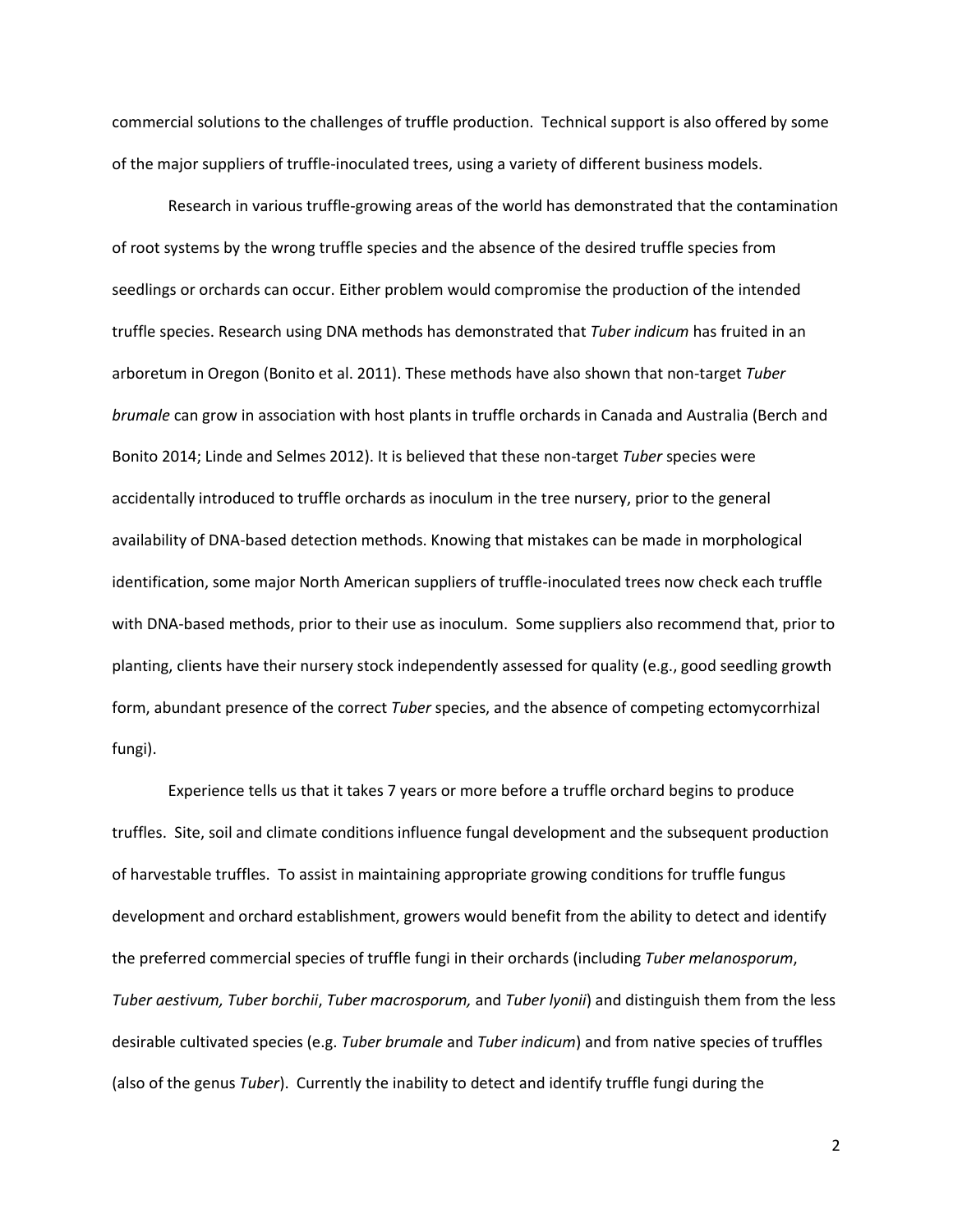establishment and development of truffle orchards is a technical obstacle for many growers that can impair the effective management of their truffle orchards. Useful detection and identification of truffle fungi in truffle orchard soil requires quick, reliable, and affordable analytical methods that minimize the disturbance of trees growing in the orchard.

With the advancement of these DNA-based technologies in recent years, a novel approach has been developed that should provide a solution to this technical obstacle. The method was originally developed in Spain and has been extensively field verified there (Method for the evaluation of plant quality and mycorrhizal status of *Quercus ilex* seedlings inoculated with *Tuber melanosporum*. Fischer and Colinas (1996)<sup>1</sup>, revised January 2014). In May, 2015, a few members of TABC and NATGA participated in a training workshop on these quality control methods for truffle-inoculated seedlings and orchard soils (Laboratory and Field Course for Quality Control in the Establishment and Management of Black Truffle Plantations, Lleida, Cataluña, Spain). The course instructors included Christine Fischer, Daniel Oliach and Juan Martínez de Aragón, (Forest Sciences Centre of Catalonia CTFC-CEMFOR, Solsona, Spain), and Carlos Colinas (University of Lleida-Agrotecnio Center (UdL-Agrotecnio), Lleida, Spain and CTFC-CEMFOR, Solsona, Spain).

Because soil types and climatic conditions in North America differ from those found in Spain, it was important to determine whether the soil DNA-based approach used in Spain would work in North American truffle orchards. On returning from this course, TABC collaborated with MycoLogic Inc, a biotechnology company located in Victoria, BC, Canada, to successfully write and submit a request for funding from the Investment Agriculture Foundation of BC to adapt and develop these methods for North American conditions. The NATGA generously provided support for this project and members of both associations volunteered to provide samples to be used in method development and testing.

<sup>&</sup>lt;sup>1</sup> http://trufflegrowers.com.au/wp-content/uploads/2014/01/Fischer\_Colinas\_Methodology-for-certification-Spanish-of-Quercus-ilex-seedlings.pdf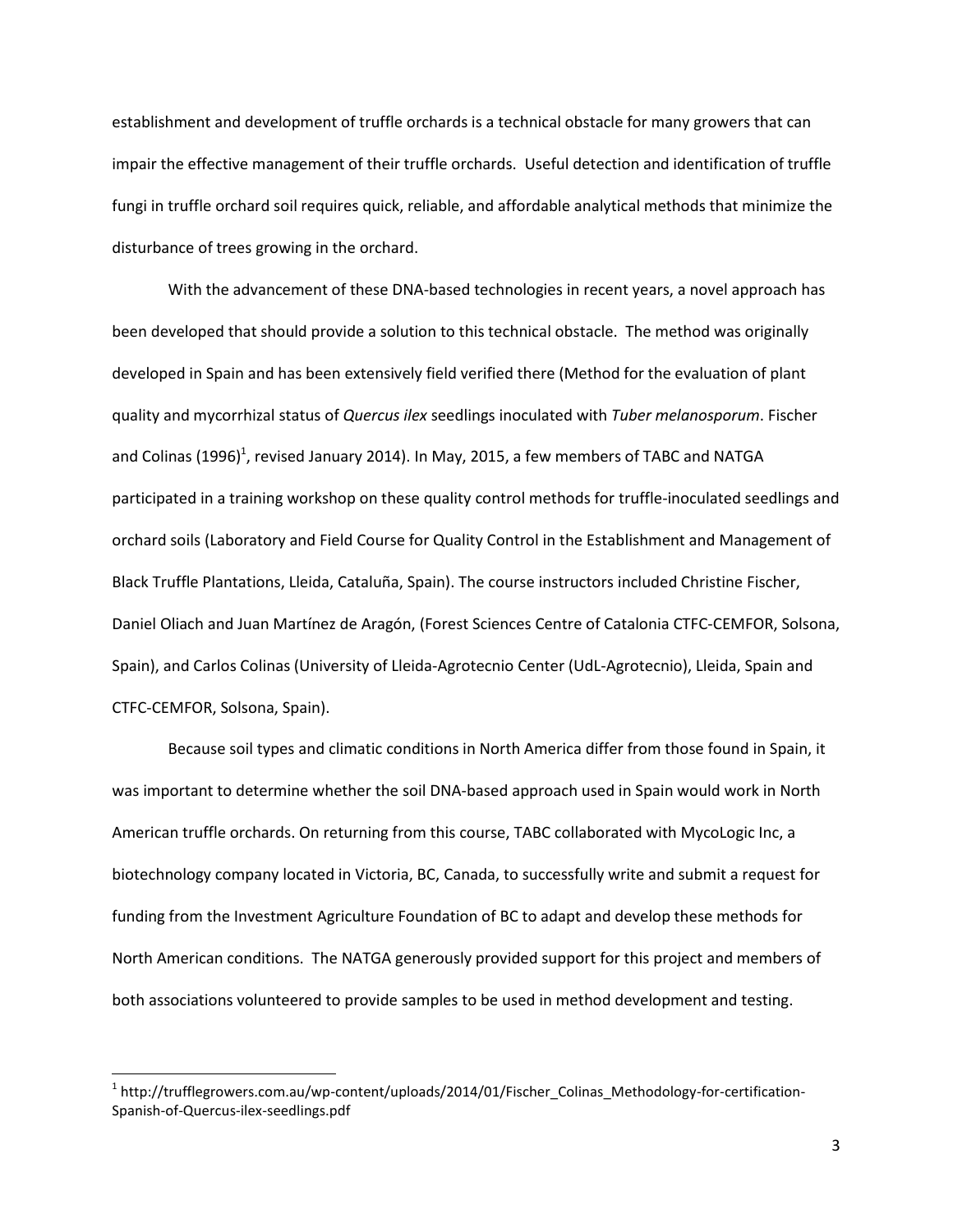The application of these DNA-based technologies would allow truffle growers to directly sample existing truffle orchard soils to determine truffle fungal development without disturbing tree root systems. These methods could also be used to confirm the quality of planting stock. Since the lead time to establish a new truffle orchard is considerable, it is of critical importance to truffle growers to plant new orchards with the best quality of inoculated seedlings available and to have the ability to monitor the status of the truffle species in their orchard. Detection of ectomycorrhizal fungi on roots of trees has traditionally been done by experts with morphological diagnostic skills, but few have the expertise for that kind of work. If proven effective for North American conditions, the direct analysis of soil samples by DNA-based methods can be offered as a service to growers by biotech labs with proven expertise.

## **Project objectives:**

- 1. The adaptation and development of reliable laboratory protocols and field sampling procedures for the detection of *Tuber* species in soil
- 2. The validation of these diagnostic procedures with field-collected soil from existing truffle orchards
- 3. The provision of a diagnostic service to orchard managers for use in improved truffle orchard management

# **Methods and Results:**

Initially, laboratory experiments confirmed the specificity of the published genetic markers by tests with identified collections of truffle species. We amplified both native and cultivated species of *Tuber* and sequenced those products for the internal transcribed spacer (ITS) region of the rDNA gene to verify species identifications (Table 1). These experiments were followed up with tests of speciesspecific PCR primers that are used to detect *T. melanosporum* (ITS regions including the 5.8S rRNA gene; Suz et al., 2006), *T. aestivum* (ITS; Gryndler et al., 2011)*, T. lyonii* (ITS; Bonito et al., 2011b), and all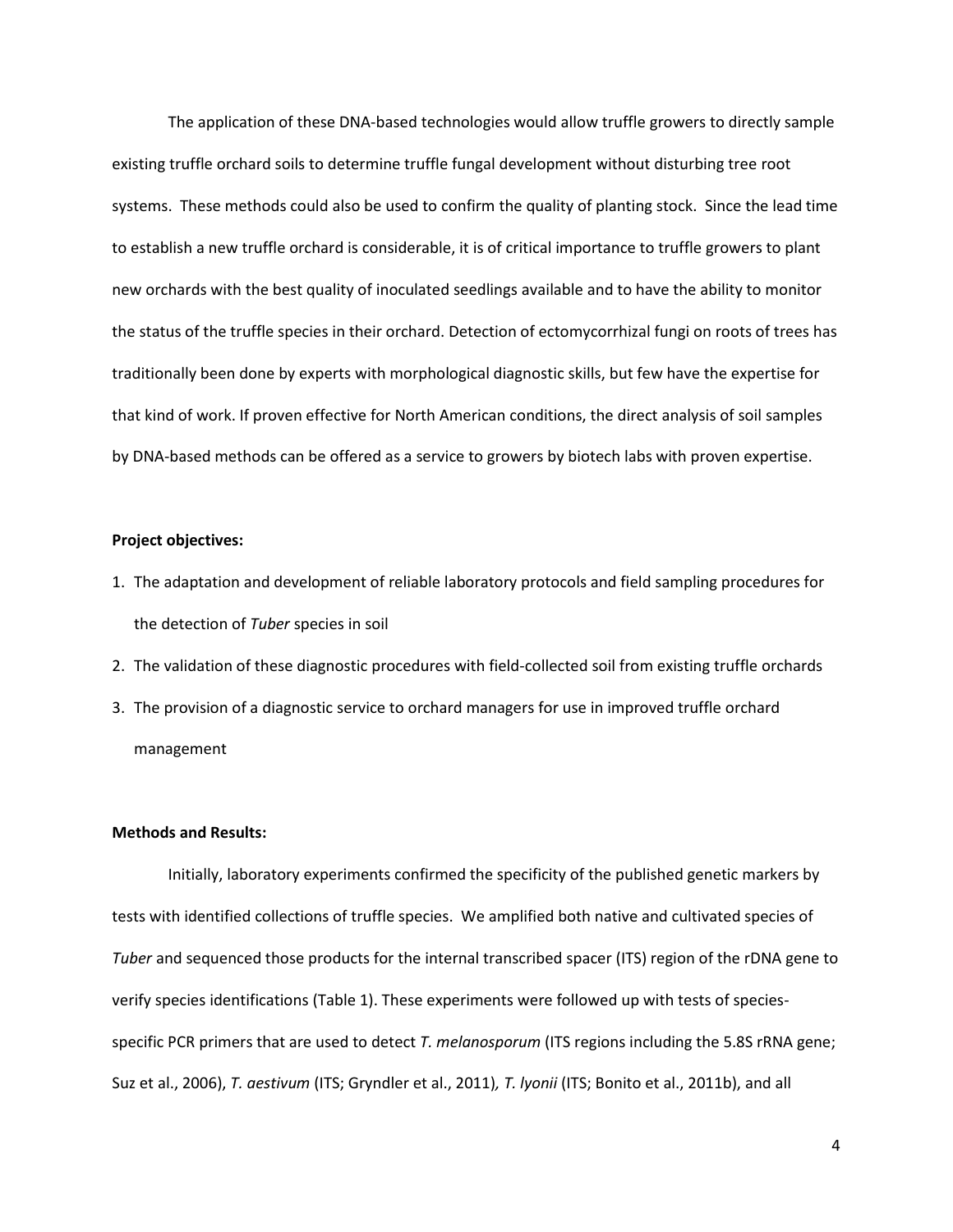species of the genus *Tuber*, using genus-specific primers (β-tubulin gene; Zampieri et al., 2009) with all available native and cultivated species (Table 1). All experiments used PCR (Polymerase Chain Reaction) technology to selectively amplify the target DNA sequences.

We carried out trials of sample materials collected from different sources (confirmed fruiting bodies and ectomycorrhizal root tips) to confirm the effectiveness of total DNA extraction procedures using material from each of these sources. The extracted DNA served as the template DNA for all subsequent PCR reactions. These different starting materials were used to optimize the DNA extraction procedure to obtain good quality DNA suitable for PCR use.

Once reliable protocols and consistent results were established using prepared samples, we proceeded to validation of lab protocols using field-collected soil samples from North American truffle orchards: four in BC (members of TABC) and four in the eastern USA (members of NATGA).

With soil samples from the four truffle orchards tested in BC, we evaluated the use of fresh, frozen, ethanol-preserved, CTAB-preserved, or dried soil samples. Each of these storage and transport formats can potentially affect the quality of the fungal DNA present in the soil, the yield of total DNA from extraction protocols, and the presence of inhibitory compounds in the extracted DNA samples. We determined that, with all factors being considered, the order of preference for sample storage method is; fresh soil is best, followed by frozen, then dried, all of which are much better than ethanol-preserved, which is much better than CTAB-preserved samples. Fresh and frozen samples generally provide the best yields of DNA but their shipping is complicated by the need to keep the samples cold and the shipping time to a minimum, as well as by their higher weight and therefore greater cost. Dried samples provide acceptable yields and are likely more cost-effective to ship, as they are less sensitive to conditions and lower in weight. However, careful soil drying is required immediately after sample collection (see Appendix 1 for details).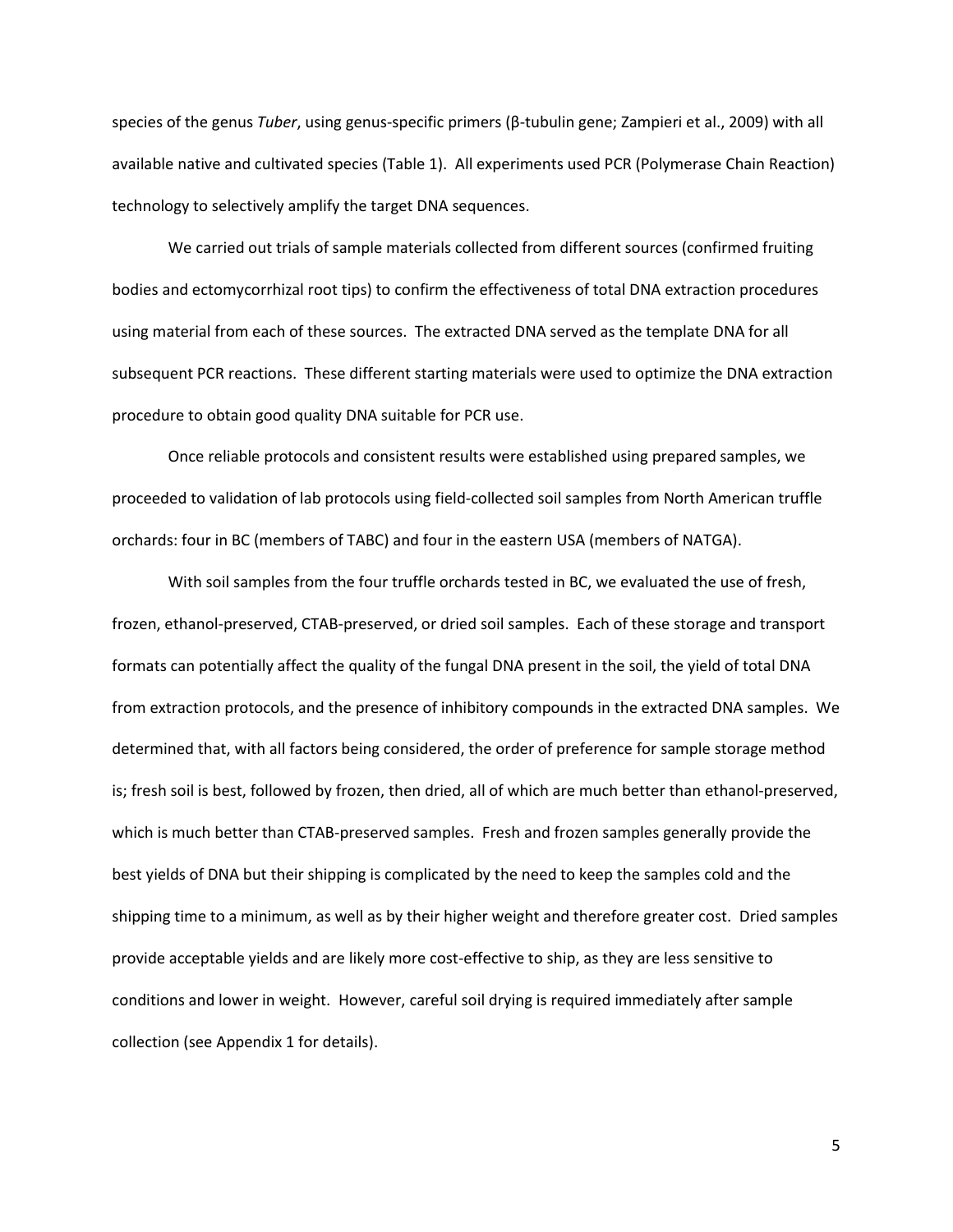Four different DNA extraction protocols were tested; they included (i) the Chloroform:Isoamyl alcohol (STE) protocol, (ii) Cetyl trimethylammonium bromide (CTAB) protocol, (iii) PowerSoil DNA extraction kit (MoBio), and (iv) the Nucleospin soil extraction kit (Machery-Nagel). Extraction results varied for extraction method and soil type tested (Figures 1 and 2). In general, the kits (PowerSoil and Nucleospin) out-performed the chemistry-based protocols (STE and CTAB) with regard to yield and purity of the DNA. However, among the chemistry- based protocols, CTAB was more effective than STE, and may represent a low-cost alternative to the kits.

Another factor to consider is the potential for error due to inappropriate collection, storage or shipping of soil samples. To address this, we developed a standardized sampling procedure that, if followed rigorously, provides consistent results and is easily followed by orchard managers (Appendix 1).

When analyzing DNA samples from orchard soils, we used a number of PCR primer sets. The DNA samples were:

- 1. Tested with **genus-specific primer sets** for *Tuber*. Ten species of *Tuber* (cultivated and native) were tested with the genus-specific primers that amplify the β-tubulin gene. All species showed consistent positive amplification products with the *Tuber* genus-specific primers except *T. melanosporum* (Table 1). *Tuber melanosporum* showed weak or no amplification for some specimens (including both fruiting bodies and soil samples), even though the specimens showed positive amplifications for *T. melanosporum*-specific primers. To increase our confidence in the results, some putative *T. melanosporum* products (positive *T. melanosporum* amplification, negative *Tuber* amplification) were sequenced and these yielded sequences of *T. melanosporum*.
- 2. We also tested three **species-specific ITS primer sets** that amplified either *T. melanosporum*, *T. aestivum*, or *T. lyonii* template DNA. The species-specific primers were shown to amplify only samples of the target species, with one exception. While the *T. melanosporum*-specific and *T. lyonii*specific primers amplified only *T. melanosporum* and *T. lyonii*, respectively among 10 species tested,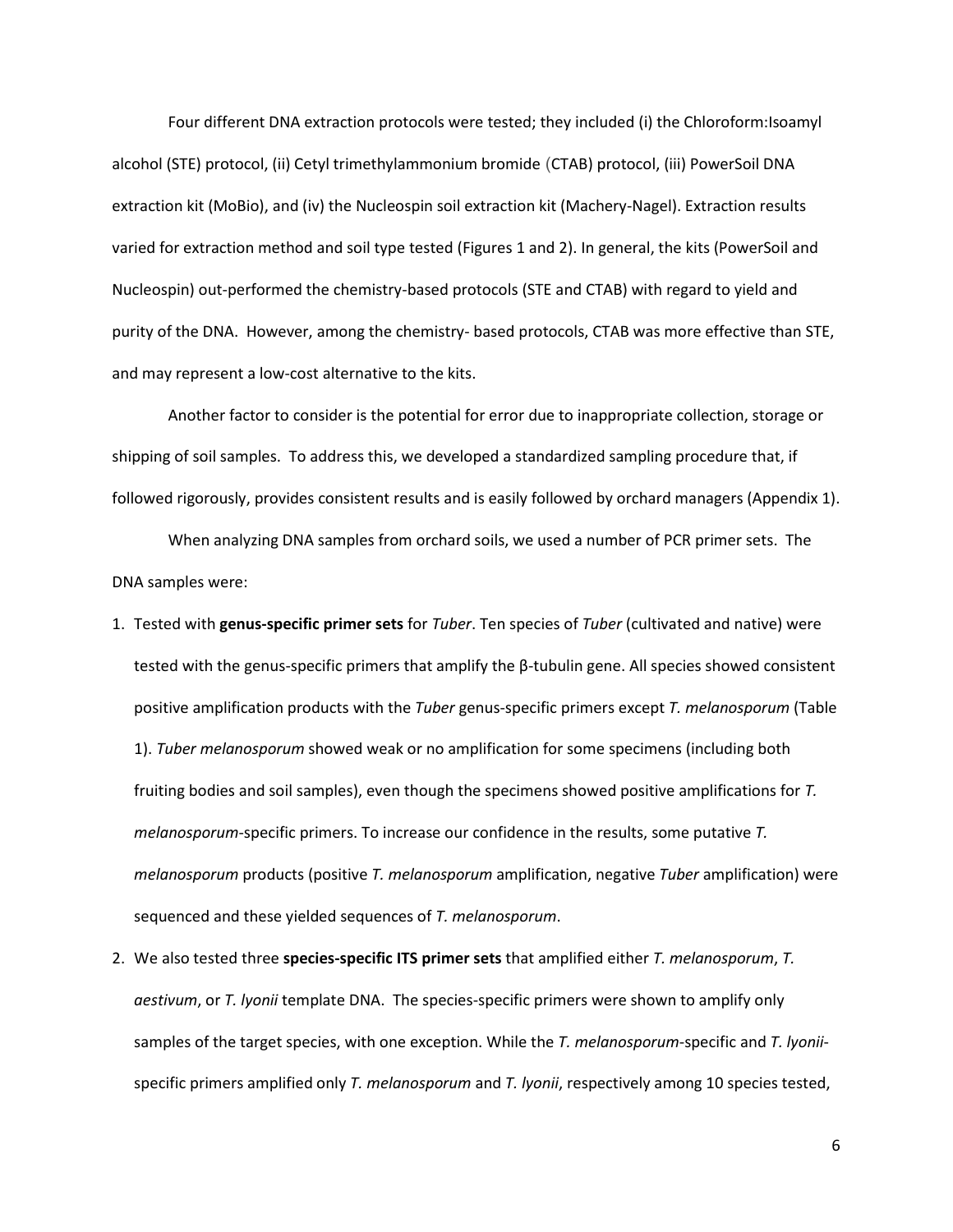the *T. aestivum*-specific primers amplified both *T. aestivum* and *T. mesentericum* under normal PCR conditions (Table 1). However, we found that by increasing the annealing temperature in the PCR cycle, this eliminated the amplification of *T. mesentericum* template DNA and maintained primer specificity (Table 1).

In summary, these four primer sets were tested on different soil samples and for *T. melanosporum* fruiting bodies and the amplified products were confirmed by nucleotide sequencing. We confirmed that the genus-specific (*Tuber*-specific) primers amplify a number of cultivated and native *Tuber* species, while the three species-specific primer sets will not amplify non-target *Tuber* species under defined PCR conditions (Table 1). These results support the specificity of genus and speciesspecific primer sets, when used to analyze environmental soil samples.

# **Results for TABC orchard samples:**

Soil samples were provided by TABC members from four different truffle orchards in BC. Some of these samples were used to help develop and test the protocols; others were used to test the developed protocols on soils from different truffle orchards. All of the results are provided in Table 2.

The DNA template obtained for all soil samples was screened with the *Tuber* genus-specific and the *T. melanosporum*-specific or *T. aestivum*-specific PCR primer sets, depending on the target truffle species. Positive results from some PCR amplifications were sequenced to verify the identity of the amplified product. Some of the samples that were *Tuber* positive but *T. melanosporum* negative were also tested with *T. aestivum*-specific and *T. lyonii*-specific primers.

*Tuber melanosporum* was detected from one or more soil samples from each truffle orchard where *T. melanosporum* was the target species. *Tuber aestivum* was detected in orchards growing this species. *Tuber lyonii*, a species not known to be native to western North America, was detected in one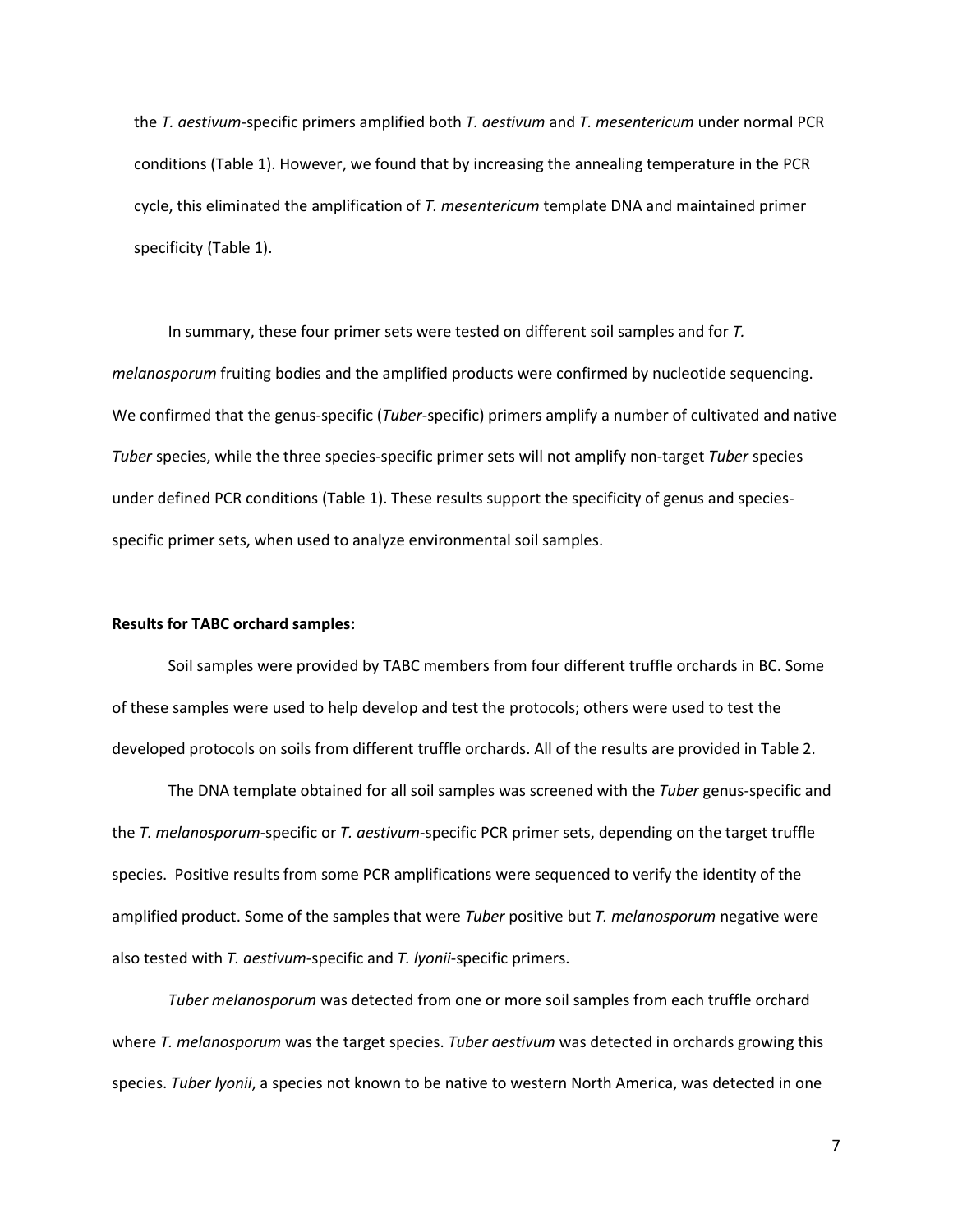truffle orchard. Other *Tuber* species detected in some of the truffle orchards are likely to be the noncommercial native *Tuber* species already detected in some of these orchards, i.e. *Tuber anniae*, *Tuber beyerlei*, and *Tuber menseri* (Berch and Bonito 2014). When sampled for this study, orchard S was in decline due to eastern filbert blight (*Anisogramma anomala*) on the hazelnut trees and was no longer being managed, but *T. melanosporum* was still detected in most of the soil samples.

Two soil samples taken from a native conifer stand adjacent to orchard N served as negative controls; cultivated truffle DNA should not have been found and was not found. In another negative control soil sample taken from a pasture adjacent to truffle orchard N, *Tuber melanosporum* was weakly detected only in one of four replicates, most likely due to cross-contamination in the field.

## **Results for NATGA orchard samples:**

Five soil samples were provided by NATGA members from each of four different truffle orchards in the eastern United States; each of the five soil samples per orchard were composed of 3 soil subsamples per tree, if the orchardists followed instructions (Appendix 1). These soil samples were provided to allow us to test the protocols and methods we had developed on different soil types from active truffle orchards. All samples were received at the University of Victoria and two independent subsamples (fresh and dried) were used from each soil sample for total DNA extractions. The MoBio Power Soil DNA extraction kit was used to extract and purify DNA for use in PCR reactions. For each soil sample, 250 mg of well-mixed soil was extracted and purified using this kit.

The DNA template obtained for all samples was screened with both the *Tuber* genus-specific and the *T. melanosporum* species-specific PCR primer sets, as described previously. Positive results from some PCR amplifications were sequenced to verify the identity of the amplified product, whether it be a *Tuber* sp., or the species *T. melanosporum*. Samples that were *Tuber* positive but *T. melanosporum*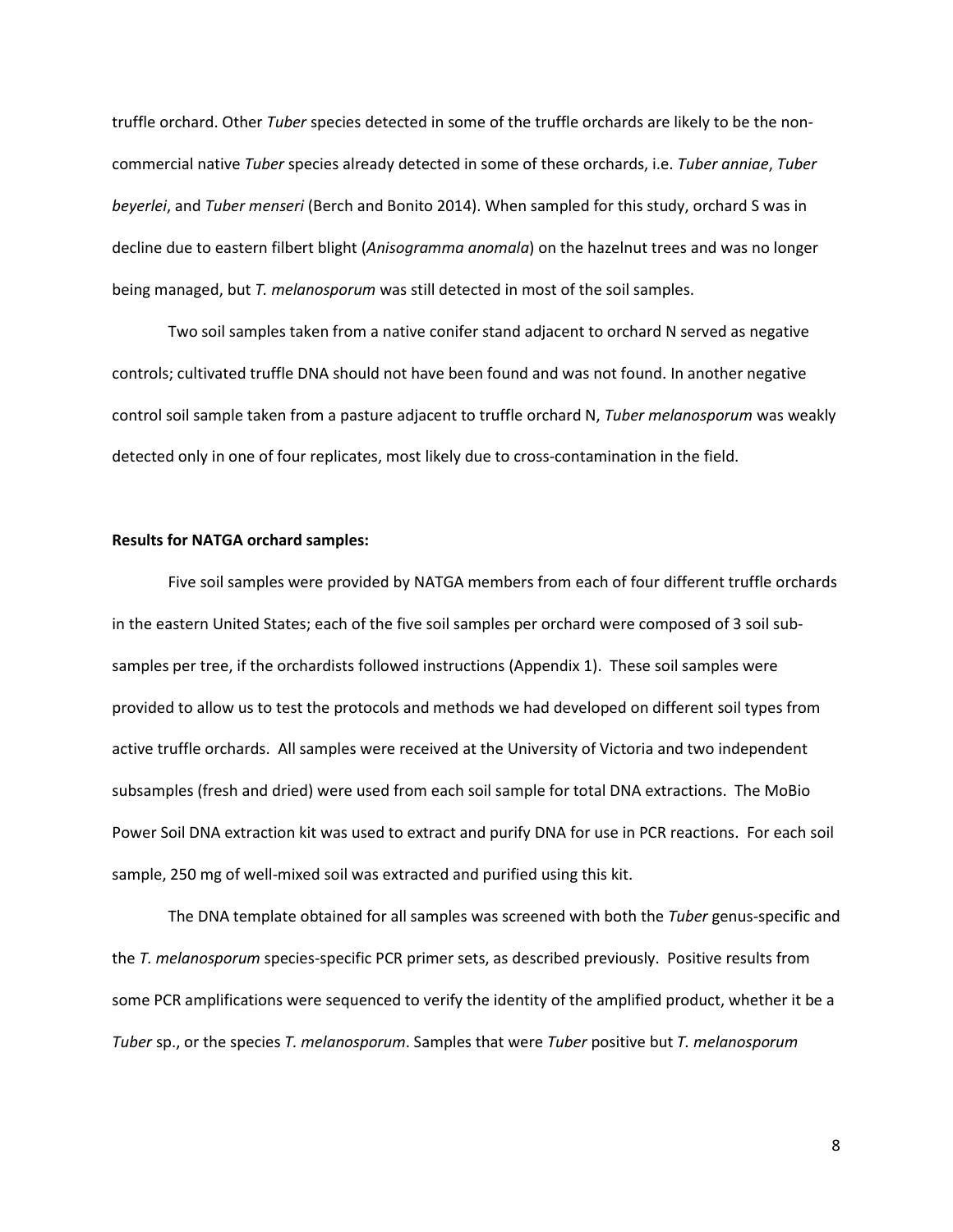negative were also tested with *T. aestivum*-specific and *T. lyonii*-specific primers. The results of these analyses are summarized in Table 3.

*Tuber melanosporum* was detected from at least one soil sample in each of the four NATGA orchards (Table 3). The number of soil samples from an orchard containing *T. melanosporum* ranged from one (orchards A and C) to four (orchard D). Other species of *Tuber* were detected from at least one soil sample in each of the four orchards. Sequences of the ITS or β-tubulin regions or species-specific primers were used to aid in the identification of the *Tuber* species that were not *T. melanosporum*. We detected four additional species of *Tuber* using sequencing; using *T. lyonii* species-specific primers we detected this native truffle species in one of the NATGA orchards.

The percent match of sequences for the four additional *Tuber* species was low when we compared our sequence information to the GenBank database, therefore species identification was not possible. As a general rule, a 97% sequence similarity indicates the same species. The genus-specific primer set for *Tuber* is based on the β-tubulin gene (Zampieri et al. 2009), whereas most studies of *Tuber* species identification have used the ITS-rDNA gene region. The Genbank database against which sequences are compared is therefore deficient in β-tubulin sequences for many *Tuber* species and species level identification is therefore limited. However, we did compare these *Tuber* sequences to *T. melanosporum* β-tubulin gene sequences to confirm that the species were not *T. melanosporum*. It is possible that the four additional unidentified *Tuber* species belong to native truffle species that are not included in the Genbank sequence database.

While one might expect similar results between runs 1 and 2 for each orchard, we had greater success in run 2 for some orchards. Differences between runs 1 and 2 represent different treatment of the soil samples prior to their use for DNA extractions. For run 2, soil samples were dried and ground with a pestle, to break up chunks and allow for more thorough mixing. This improved results for samples where the soil was wet and clumpy, and will be included as part of the regular protocol. Still, we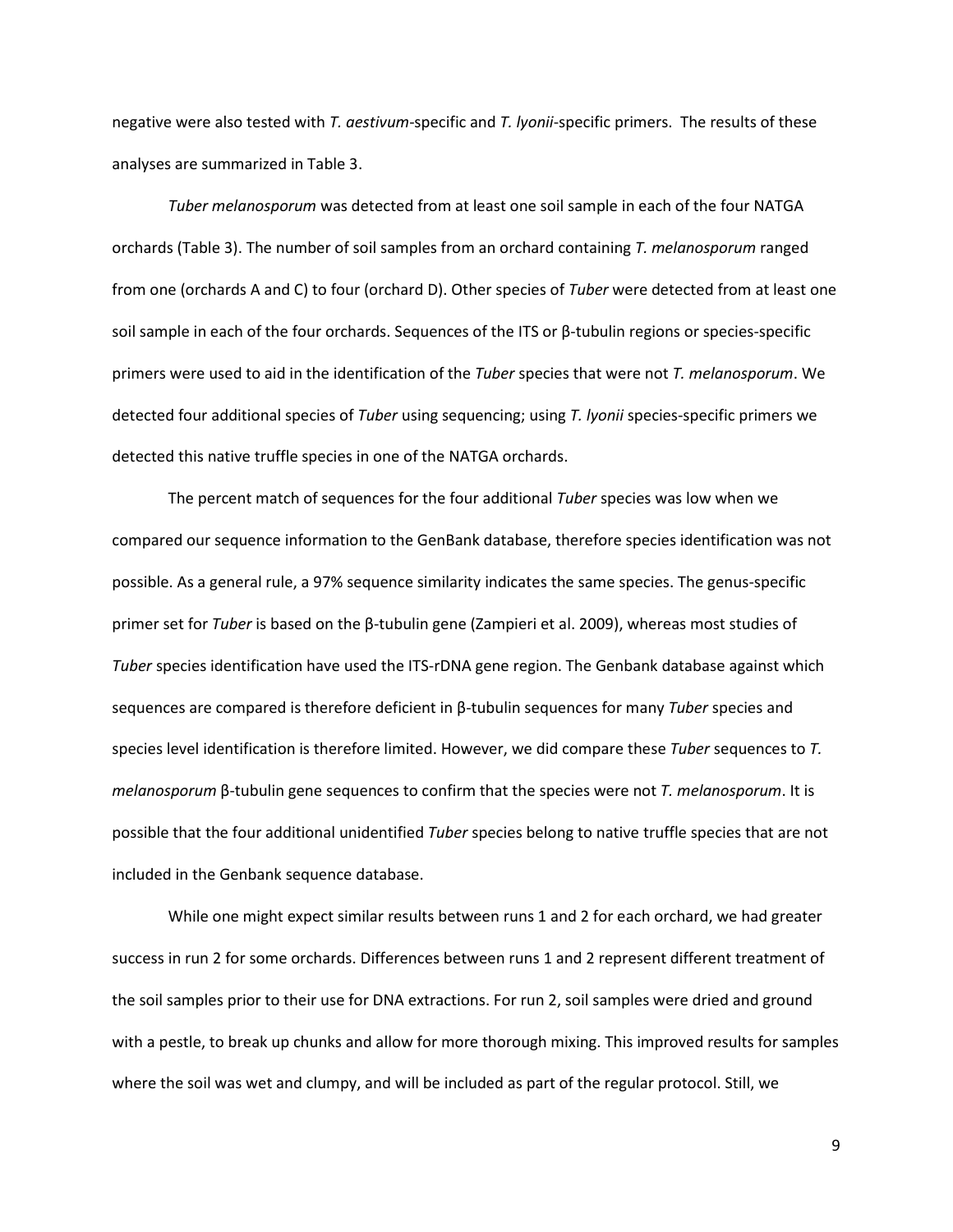recommend that at least two independent replicates are tested by DNA analysis from each soil sample, in order to increase confidence in the results.

#### **Soil physical and chemical analyses:**

For all tested orchards, select soil physical and chemical analyses were carried out (Table 4) on a bulked soil sample after the DNA extraction work was done. No clear patterns of success or failure of the DNA protocols were detected relative to any of the soil parameters determined.

#### **Discussion and conclusions:**

With this project, we have confirmed that soil DNA-based detection methods developed in Spain can be successfully applied under North American conditions. We amplified species of *Tuber* from soil samples for each truffle orchard tested. Some samples that produced positive amplifications for *T. melanosporum* using species-specific primers were secondarily verified with sequencing of the amplified PCR products. Samples that did not produce positive amplifications for *T. melanosporum,* but did amplify the genus *Tuber,* were sequenced or tested with other species-specific primers in order to identify the *Tuber* species present. We were also able to identify or exclude two additional species (*T. aestivum* and *T. lyonii*) using their species-specific primers.

The *Tuber* genus-specific primers amplify a portion of the β-tubulin gene. The Genbank sequence database for this gene is limited, therefore precise identifications could not be made for all the *Tuber* species we detected. However, we were able to rule out that the unknown *Tuber* species were *T. melanosporum* or *T. aestivum.* Future work should consider either building our own database of βtubulin sequences for all known species of *Tuber* from North America, or developing new *Tuber* genusspecific primers for the ITS-rDNA region, for which a sequence database has already been established.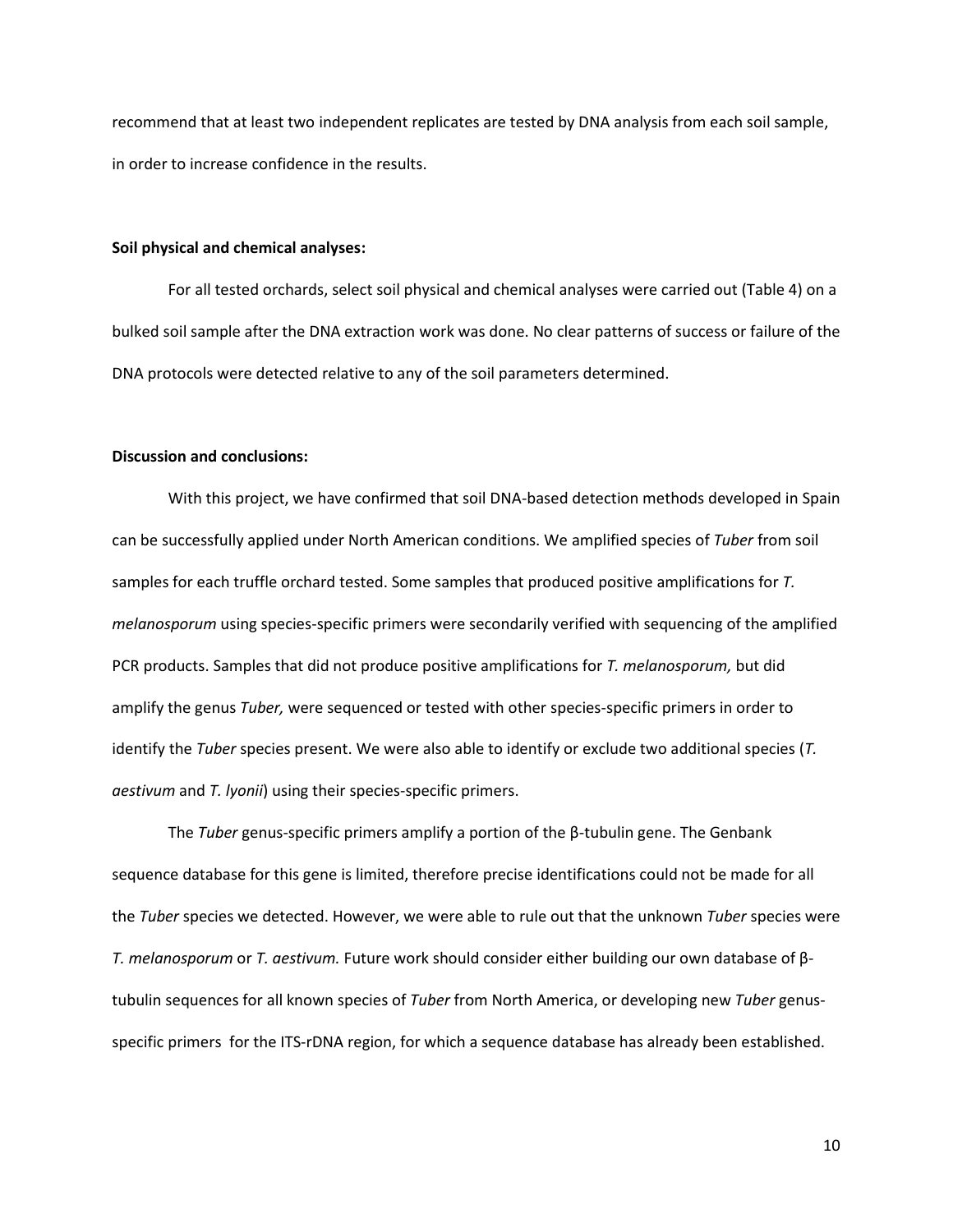Furthermore, we are currently testing additional species-specific primers for *T. brumale* (Rubini et al., 1998), *T. borchii* (Mello et al., 1999) and *T. indicum* (Rubini et al., 1998). Preliminary results are ambiguous, but with some adjustments to the protocols, we may be able to add these primers to our suite of markers. This may allow us to rule out the presence of other contaminating species of *Tuber*.

The outcomes of this project will provide a number of benefits to the TABC and NATGA, and thus to all truffle producers of North America. Application of these DNA-based technologies would allow growers to directly sample existing truffle orchard soils to determine the extent of fungal development without disturbing tree root systems. Since the lead time to establish a new truffle orchard is considerable, it will be of critical importance to truffle growers to plant a new orchard with the best quality of trees available and to have the ability to manage the soil conditions of the orchard based upon reliable information gathered from soil surveys of truffle fungus development.

## **Recommendations:**

This study has demonstrated the need for proper soil sampling and storage (preservation) methods. It also highlighted the need for the inclusion of multiple replicates at the testing stage, in order to increase confidence in the results. Specifically, we recommend that:

- 1. samples are stored in a fridge and shipped fresh (on ice), frozen before shipment, or rapidly dried after sample collection for best yield of DNA;
- 2. thorough mixing of samples, both during field collections and before DNA extraction, be carried out to get a homogenous sample;
- 3. thorough cleaning of the soil sample collection tools between each sample be carried out to avoid cross-contamination;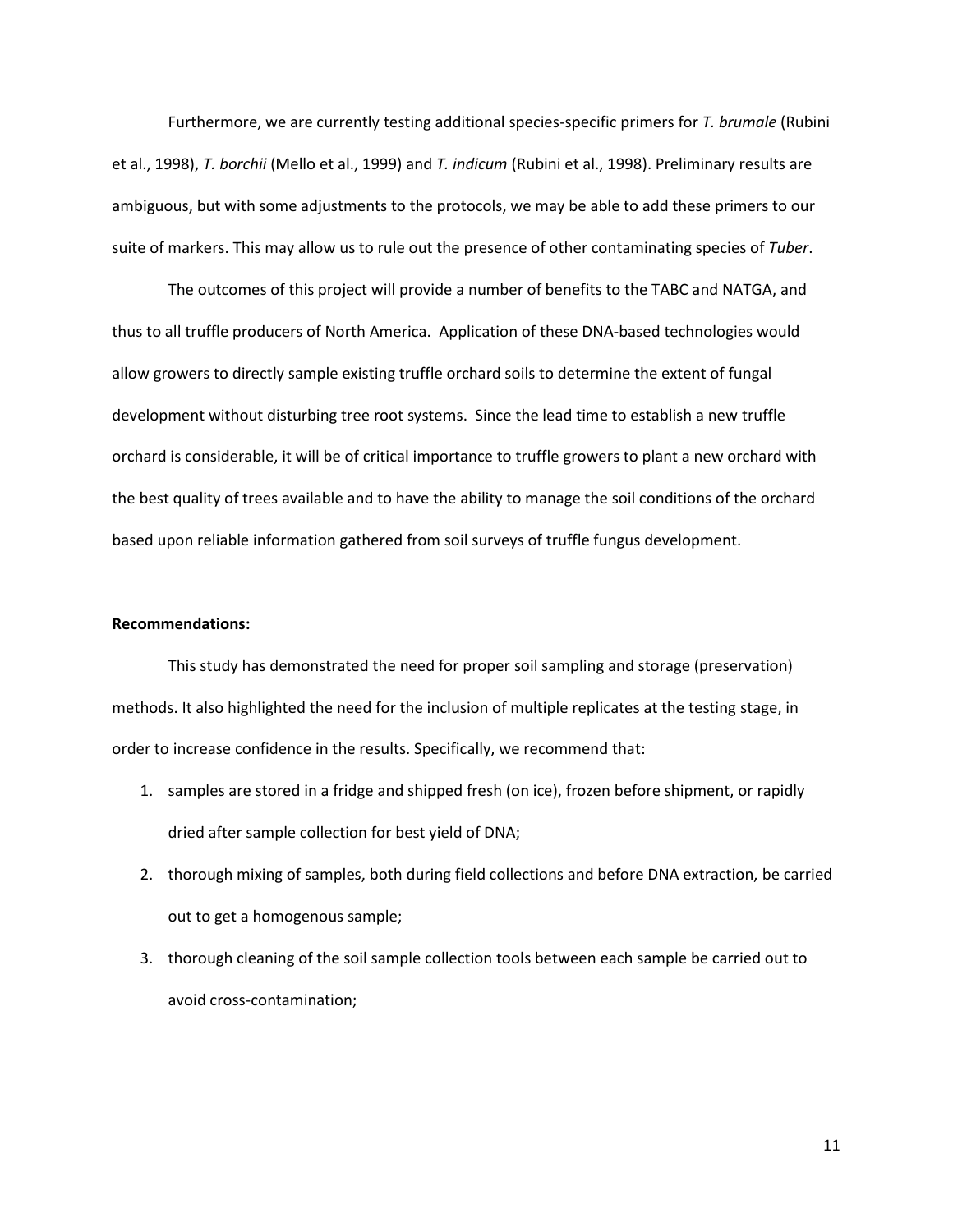- 4. because only a small amount of soil is used for the DNA extraction, at least two independent replicates of each sample be tested in the DNA lab to increase the probability of detecting *Tuber* DNA that may be present in small quantities;
- 5. if the grower wants only to know whether *Tuber melanosporum* is present, amplify with the *T. melanosporum*-specific primer set only;
- 6. similarly, if the grower only wants to know whether *Tuber aestivum* is present, amplify with the *T. aestivum*-specific primer set only;
- 7. if the grower wants to know whether the target *Tuber* species is present and whether other *Tuber* species are also present, amplify with *Tuber* genus primer set and with primer sets specific to the target *Tuber* species; if results are positive for the presence of *Tuber* but negative for target *Tuber* species, further investigation may be warranted.

Finally, it is very important to note that there is some possibility of false negatives, specifically, the lab analysis fails to detect a *Tuber* species that is actually present because the fungus and therefore its DNA are present in very small amounts, or due to problems with sampling, shipping or storage. Since there are potentially serious consequences of failing to detect the target *Tuber* species in all soil samples, such results should be followed up with a more intensive study that includes both morphological examination of ectomycorrhizas from the orchard, as well as further DNA-based sampling. The detection of false positives (e.g., analysis detecting a *Tuber* species that is actually not present) could also occur through cross-contamination in the field or lab. Careful adherence to the soil sampling protocol and lab protocols are essential to minimize this risk.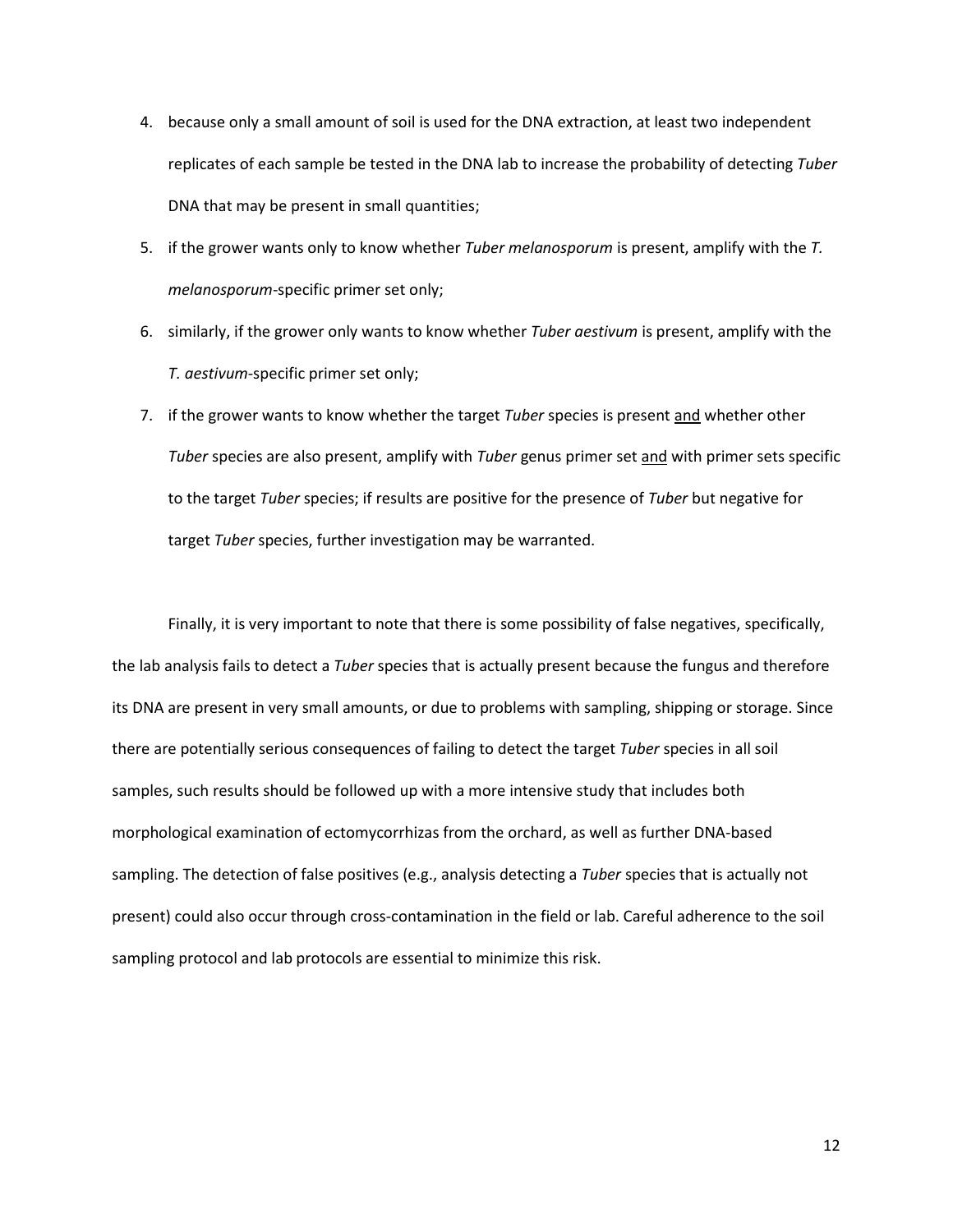### **Literature cited:**

- Berch, S.M., and G. Bonito. 2014. Cultivation of Mediterranean species of *Tuber* (Tuberaceae) in British Columbia, Canada. Mycorrhiza 24(6): 473-479.
- Bonito, G., J.M. Trappe, S. Donovaw, R. Vilgalys. 2011a. The Asian black truffle *Tuber indicum* can form ectomycorrhizas with North American host plants and complete its life cycle in non-native soils. Fungal Ecol. 4: 83-93.
- Bonito, G., T. Brenneman, and R. Vilgalys. 2011b. Ectomycorrhizal fungal diversity in orchards of cultivated pecan (*Carya illiinoinesis*; Juglandaceae). Mycorrhiza 21: 601-612.
- Gryndler, M., H. Hrselova, L. Soukupova, E. Streiblova, Sl. Valda, J. Borovicka, H. Grydlerova, J. Gazo and M. Miko. 2011. Detection of summer truffle (*Tuber aestivum* Vittad.) in ectomycorrhizae and in soil. FEMS Microbiol. Letters 318: 84-91.
- Linde, C.C., and H. Selmes. 2012. Genetic diversity and mating type distribution of *Tuber melanosporum* and their significance to truffle cultivation in artificially planted truffières in Australia. Appl. Environ. Microbiol. 78(18): 6534-6539.
- Mello A., L. Garnero and P. Bonfante. 1999. Specific PRC-primers as a reliable tool for the detection of white truffles in mycorrhizal roots. New Phytol. 141: 511-516.
- Rubini, A., F. Paolocci, B. Granetti and S. Arcioni. 1998. Single step molecular characterization of morphologically similar black truffle species. FEMS Microbiol. Letters 164: 7-12.
- Suz, L.M., M.P. Martin and C. Colinas. 2006. Detection of Tuber melanosporum DNA in soil. FEMS Microbiol. Letters 254: 251-257.
- Zampieri, E., A. Mello, P. Bonfante, and C. Murat. 2009. PCR primers specific for the genus *Tuber* reveal the presence of several truffle species in a truffle-ground. FEMS Microbiol. Letters 297: 67-72.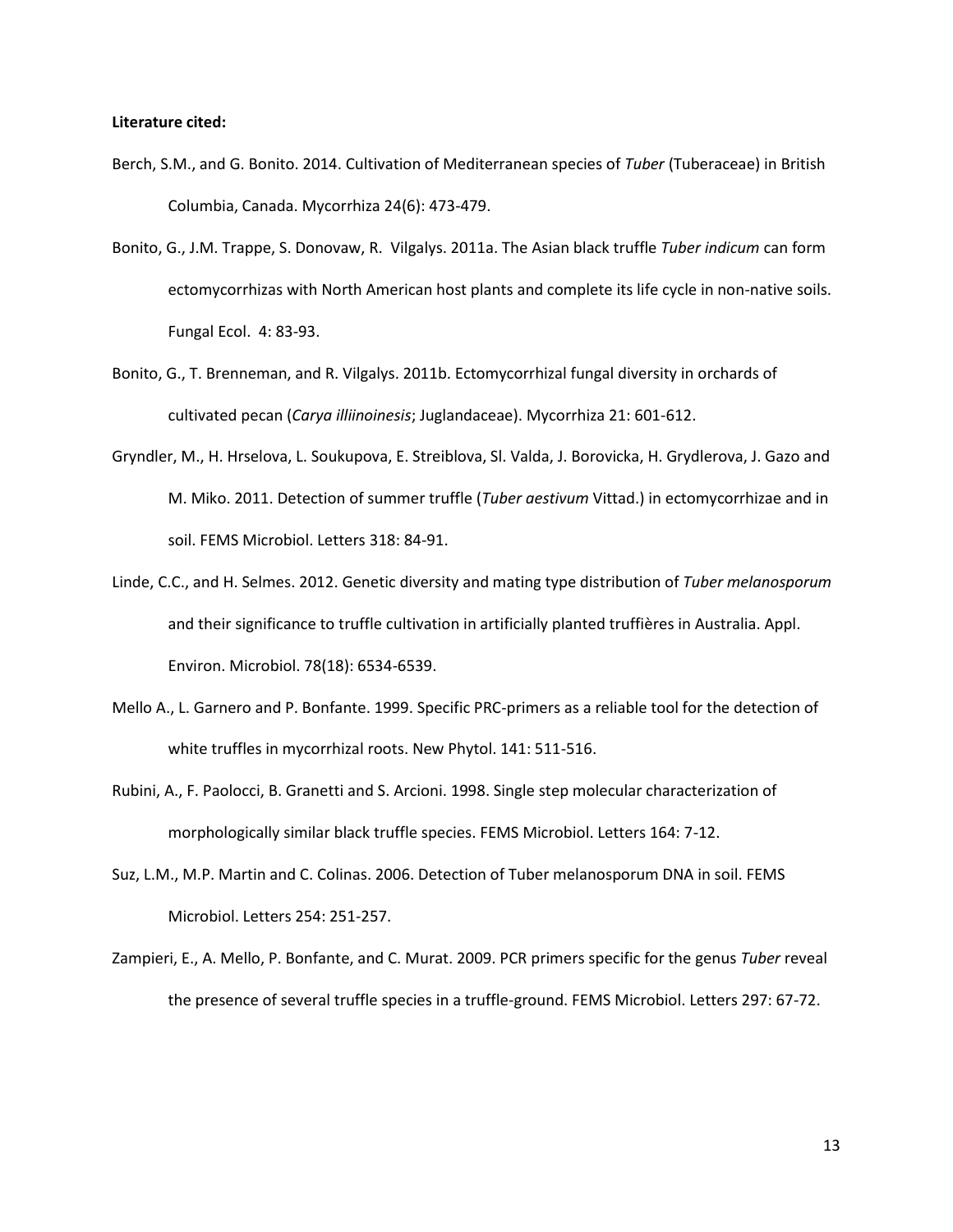**Figure 1.** Amplification products using *T. melanosporum*-specific primers (ITS1-TM/ITS2-TM and T.melfor/T.mel-rev) for two soil samples (Tm1, Tm2) for each of three extraction protocols, STE, CTAB and PowerSoil (PS). A positive amplification is indicated by the presence of a dark band of approximately 500 base-pairs, and indicates the presence of *T. melanosporum* DNA. Pos= positive control; neg= negative control. The ladder shows DNA fragments from 100 to 1000 base pairs (bp) in length.

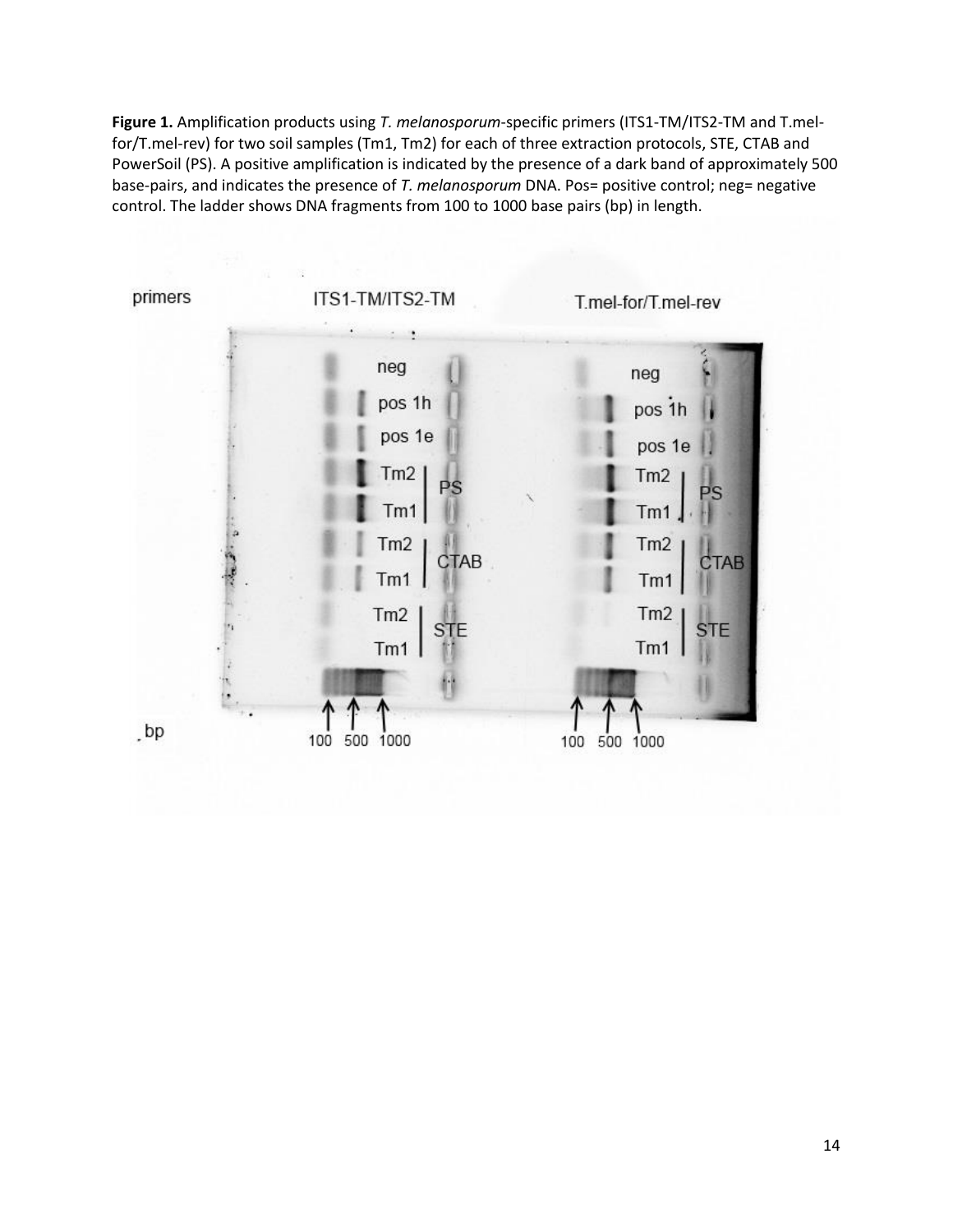**Figure 2.** Amplification products using fungal-specific primers (ITS-1F and LRC42) for four soil samples (St5, St6, St14, St17) for three extraction protocols, STE, CTAB and PowerSoil (PS). A positive amplification is indicated by the presence of a dark band of approximately 700 base-pairs, and indicates the presence of fungal DNA. Pos= positive control; neg= negative control. The ladder shows DNA fragments from 100 to 1000 base pairs (bp) in length.

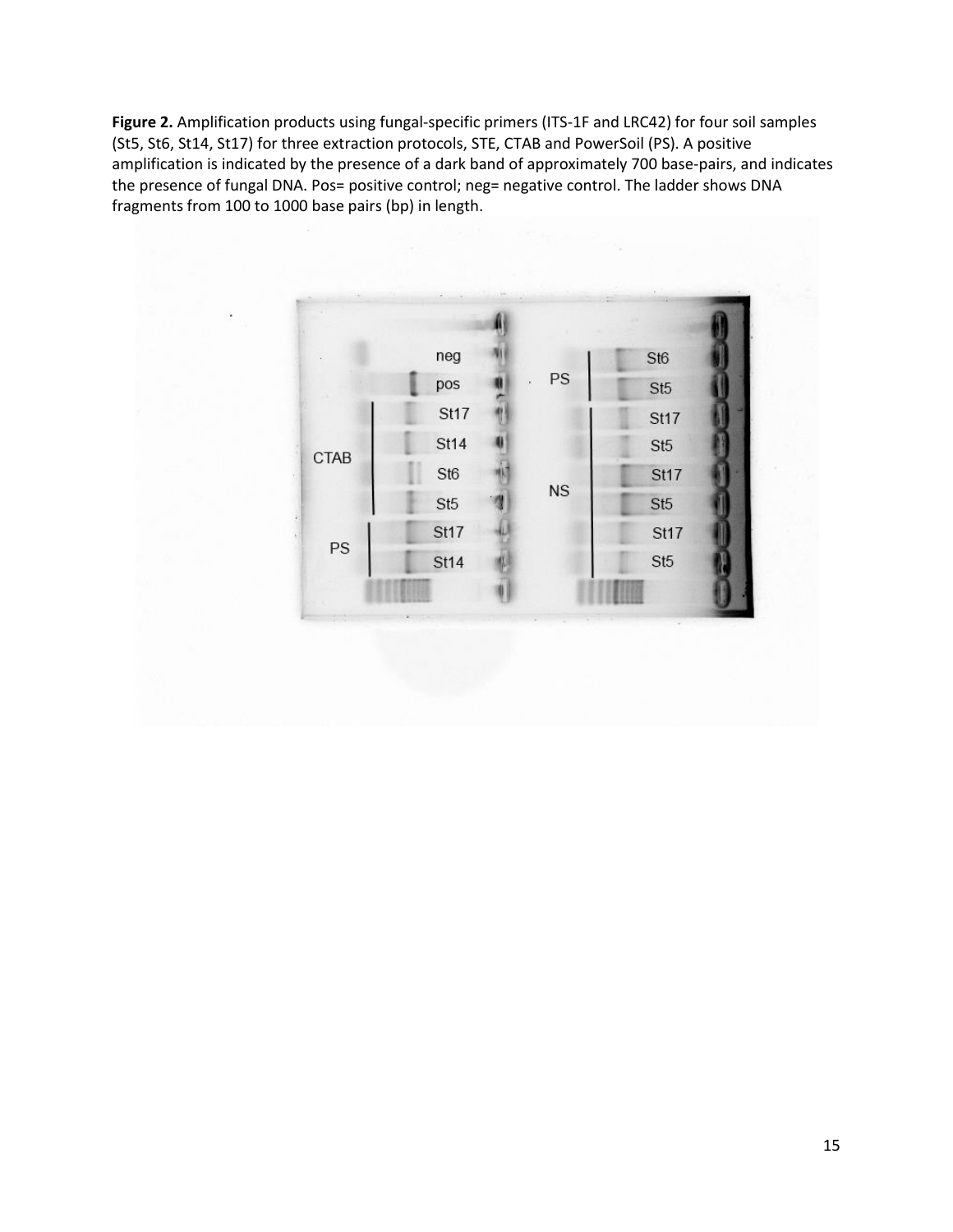**Table 1.** Species of *Tuber* for which ITS sequences were analyzed initially to confirm their identity. Each species was then tested with species-specific primers for *T. melanosporum, T. aestivum* and *T. lyonii* and scored for amplification (+), or no amplification (-) of the template DNA.

| <b>Species</b>  | <b>Amplification of</b><br>Tuber-specific<br>primers | <b>Amplification of</b><br>T. melanosporum-<br>specific primers | <b>Amplification of</b><br>T. aestivum-<br>specific primers | <b>Amplification of</b><br>T. lyonii-<br>specific primers |
|-----------------|------------------------------------------------------|-----------------------------------------------------------------|-------------------------------------------------------------|-----------------------------------------------------------|
| T. indicum      | $\pm$                                                |                                                                 |                                                             |                                                           |
| T. anniae       | $\ddot{}$                                            |                                                                 |                                                             |                                                           |
| T. beyerlei     | +                                                    |                                                                 |                                                             |                                                           |
| T. oregenense   | $\ddot{}$                                            |                                                                 |                                                             |                                                           |
| T. gibbosum     | $\ddot{}$                                            |                                                                 |                                                             |                                                           |
| T. aestivum     | $\ddot{}$                                            |                                                                 |                                                             |                                                           |
| T. melanosporum | $+^*$                                                | $\ddot{}$                                                       |                                                             |                                                           |
| T. Iyonii       | $\ddot{}$                                            |                                                                 |                                                             | $^+$                                                      |
| T. maculatum    | $\ddot{}$                                            |                                                                 |                                                             |                                                           |
| T. mesentericum | $\ddot{}$                                            |                                                                 | $+$ **                                                      |                                                           |

\*weak amplification or absent in some specimens

\*\*does not amplify at annealing temp = 65.5°C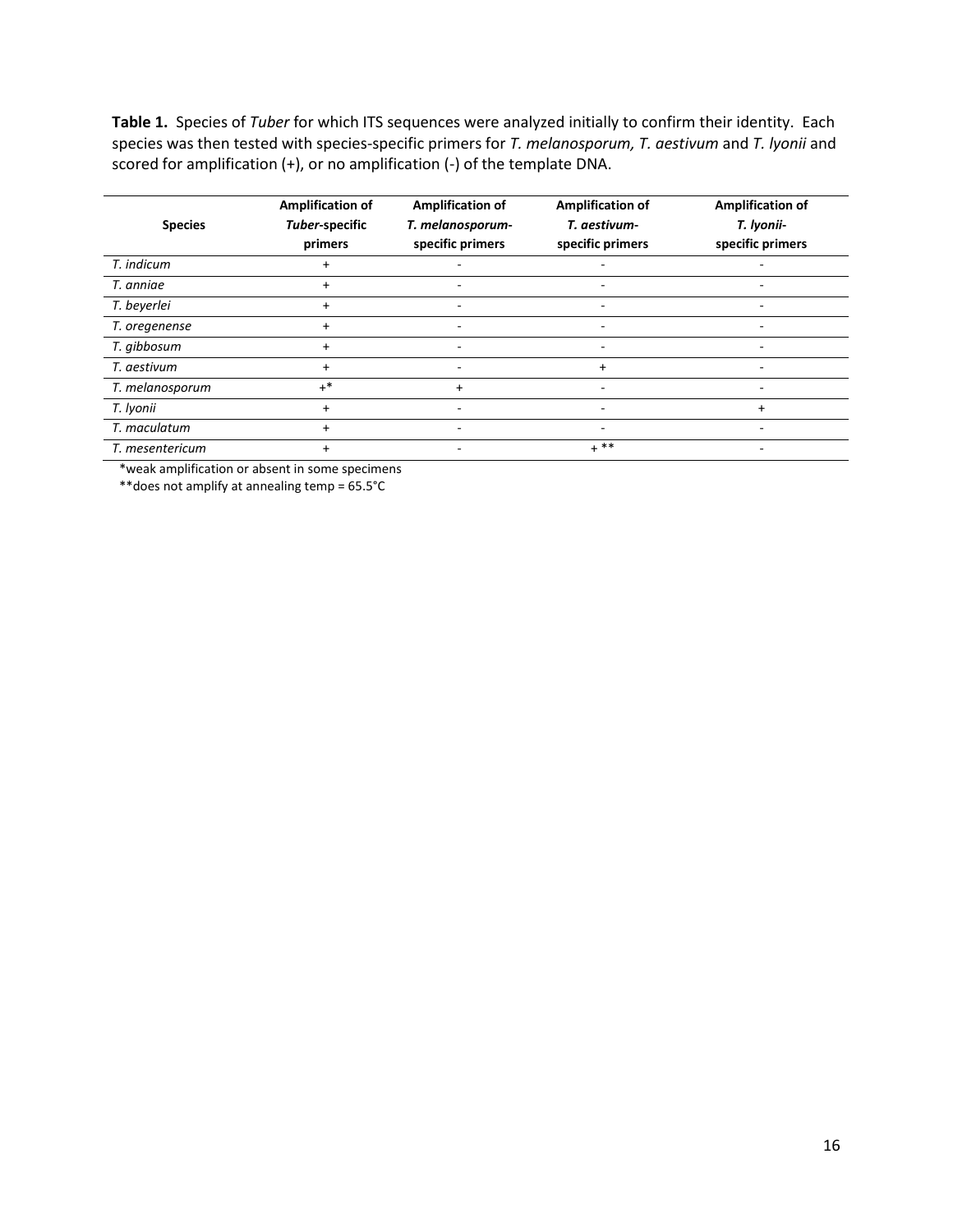| Orchard<br>code | ---------<br>Soil sample number     | <b>Tuber</b><br>melanosporum<br>- specific<br>primers | <b>Tuber</b><br>aestivum –<br>specific<br>primers | <b>Tuber</b><br>lyonii -<br>specific<br>primers | Tuber<br>genus-<br>specific<br>primers | Conclusion                                                                                        | Sequencing<br>results of ITS PCR<br>product (%<br>match) |
|-----------------|-------------------------------------|-------------------------------------------------------|---------------------------------------------------|-------------------------------------------------|----------------------------------------|---------------------------------------------------------------------------------------------------|----------------------------------------------------------|
| C Ta            | S <sub>1</sub>                      | not tested                                            | $^{+}$                                            | not tested                                      | $\ddot{}$                              | T. aestivum                                                                                       |                                                          |
| C <sub>Tm</sub> | S <sub>10</sub>                     | $\ddot{}$                                             | not tested                                        | not tested                                      |                                        | T. melanosporum                                                                                   | T. melanosporum<br>(100%)                                |
| C Tm            | S <sub>3</sub>                      | $\begin{array}{c} + \end{array}$                      | not tested                                        | not tested                                      | not<br>tested                          | T. melanosporum                                                                                   | T. melanosporum<br>(100%)                                |
| C <sub>Tm</sub> | S <sub>5</sub>                      | $\begin{array}{c} + \end{array}$                      | not tested                                        | not tested                                      | $\ddot{}$                              | T. melanosporum                                                                                   | T. melanosporum<br>(100%)                                |
| C Ta            | S <sub>6</sub>                      | not tested                                            | $\ddot{}$                                         | not tested                                      | $\ddot{}$                              | T. aestivum                                                                                       |                                                          |
| N               | B23 inside brulé                    | weak +                                                | not tested                                        | $\ddot{}$                                       | $\begin{array}{c} + \end{array}$       | T. melanosporum + T. Iyonii                                                                       | T. Iyonii (100%)                                         |
| Ν               | B23 outside brulé                   | $\begin{array}{c} + \end{array}$                      | not tested                                        |                                                 | $\begin{array}{c} + \end{array}$       | T. melanosporum                                                                                   |                                                          |
| N               | E24                                 | $\ddot{}$                                             | not tested                                        |                                                 | $\ddot{}$                              | T. melanosporum                                                                                   |                                                          |
| N               | H7                                  |                                                       | not tested                                        |                                                 | $\ddot{}$                              | Tuber sp. present;<br>not T. melanosporum or T. Iyonii                                            |                                                          |
| N               | J5                                  | weak +                                                | not tested                                        |                                                 | $\ddot{}$                              | T. melanosporum                                                                                   |                                                          |
| N               | (-) control - pasture               |                                                       | not tested                                        | not tested                                      |                                        | no Tuber present                                                                                  |                                                          |
| N               | S7                                  | $\ddot{}$                                             | not tested                                        |                                                 | $\ddot{}$                              | T. melanosporum                                                                                   |                                                          |
| N               | W <sub>6</sub>                      | $^{+}$                                                | not tested                                        |                                                 | $^{+}$                                 | T. melanosporum                                                                                   |                                                          |
| N               | (-) control near<br>conifer stand 1 |                                                       | not tested                                        | not tested                                      |                                        | no Tuber present                                                                                  |                                                          |
| Ν               | (-) control near<br>conifer stand 2 |                                                       | not tested                                        | not tested                                      |                                        | no Tuber present                                                                                  |                                                          |
| S               | $\mathbf{1}$                        |                                                       | not tested                                        |                                                 | $\blacksquare$                         | no Tuber present                                                                                  |                                                          |
| S               | 4                                   | weak +                                                | not tested                                        |                                                 |                                        | T. melanosporum                                                                                   |                                                          |
| S               | 5                                   | $\ddot{}$                                             | not tested                                        |                                                 | $\ddot{}$                              | T. melanosporum                                                                                   |                                                          |
| S               | 6                                   | $\ddot{}$                                             | not tested                                        |                                                 | $(+)^*$                                | T. melanosporum                                                                                   |                                                          |
| S               | 12                                  |                                                       | not tested                                        |                                                 | weak +                                 | Tuber sp. present;<br>not T. melanosporum, T.                                                     |                                                          |
| S               | 14                                  |                                                       | not tested                                        |                                                 | weak +                                 | aestivum, or T. Iyonii<br>Tuber sp. present;<br>not T. melanosporum, T.<br>aestivum, or T. Iyonii |                                                          |
| S               | 17                                  | $\ddot{}$                                             | not tested                                        |                                                 | $\ddot{}$                              | T. melanosporum                                                                                   |                                                          |
| S               | 20                                  | weak +                                                | not tested                                        |                                                 | not<br>tested                          | T. melanosporum                                                                                   |                                                          |
| S               | 23                                  | weak +                                                | not tested                                        |                                                 |                                        | T. melanosporum                                                                                   |                                                          |
| S               | 26                                  |                                                       | not tested                                        |                                                 | not<br>tested                          | not T. melanosporum or T. Iyonii                                                                  |                                                          |
| S               | 29                                  | $\ddot{}$                                             | not tested                                        |                                                 | $\blacksquare$                         | T. melanosporum                                                                                   |                                                          |
| G               | 3                                   | $\blacksquare$                                        | ÷,                                                | not tested                                      | $\pm$                                  | Tuber sp. present;<br>not T. melanosporum or T.<br>aestivum                                       |                                                          |
| G               | 5                                   | $\ddot{}$                                             |                                                   | not tested                                      | $\ddot{}$                              | T. melanosporum                                                                                   |                                                          |
| G               | 7                                   |                                                       |                                                   | not tested                                      | $^{+}$                                 | T. melanosporum                                                                                   |                                                          |
| G               | 13                                  |                                                       |                                                   | not tested                                      |                                        | no Tuber present                                                                                  |                                                          |
| G               | 16                                  |                                                       | $\ddot{}$                                         | not tested                                      |                                        | T. aestivum                                                                                       |                                                          |

|  |  |  |  |  | Table 2. Summary of TABC truffle orchard soil sample analysis, including four different BC orchards. |
|--|--|--|--|--|------------------------------------------------------------------------------------------------------|
|--|--|--|--|--|------------------------------------------------------------------------------------------------------|

\* Band of different size; may be wrong product.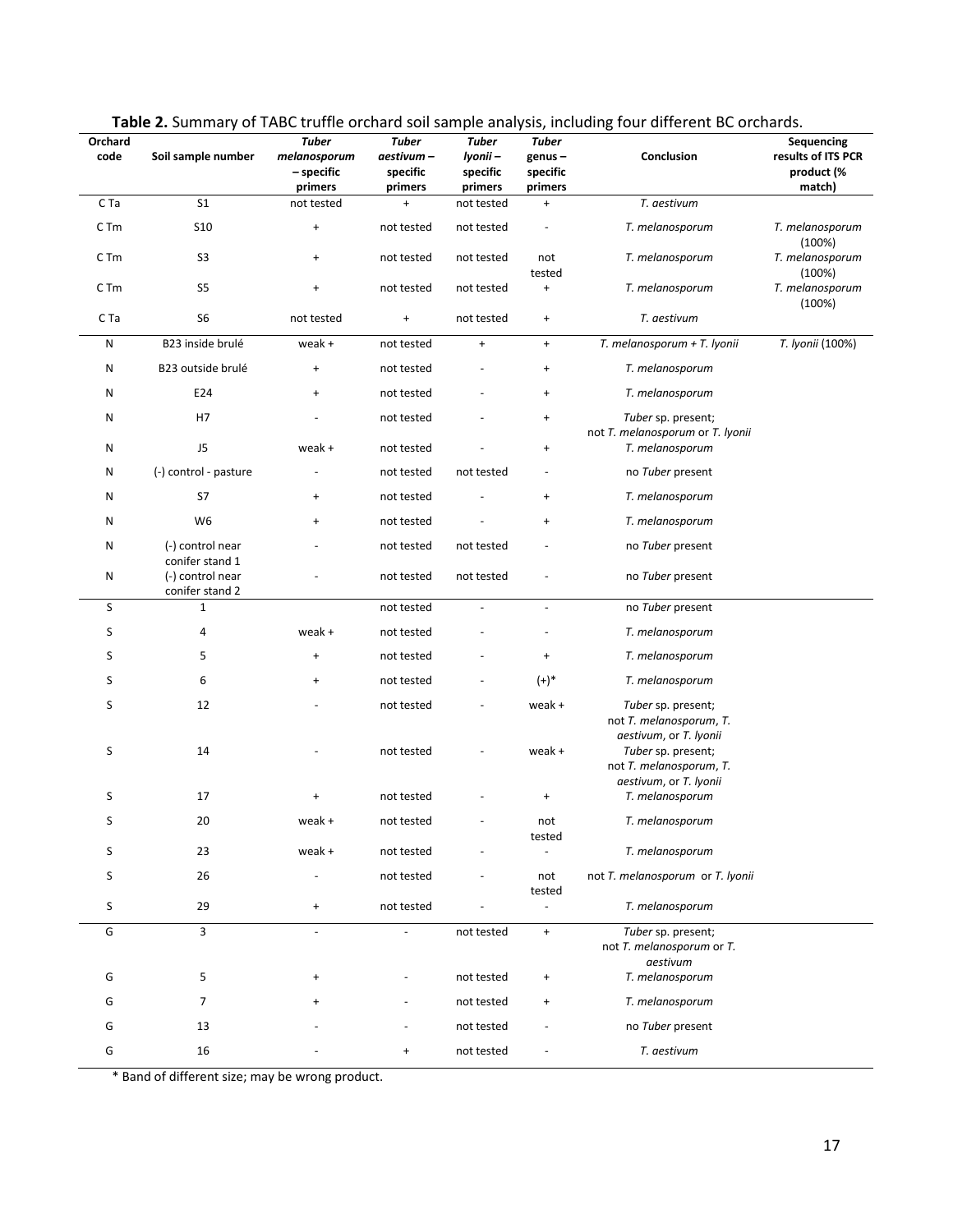| Orchard               | Sample                         | ucsigliated as A, D, C allu D.<br>Tuber | Tuber aestivum - |                     | Tuber Iyonii - Tuber genus - |                                                                                 | Sequencing results                |
|-----------------------|--------------------------------|-----------------------------------------|------------------|---------------------|------------------------------|---------------------------------------------------------------------------------|-----------------------------------|
| code/sample<br>number | run                            | melanosporum -<br>specific primers      | specific primers | specific<br>primers | specific<br>primers          | Conclusion                                                                      | of PCR product<br>(percent match) |
| A1                    | $\mathbf{1}$                   |                                         | not tested       | not tested          |                              | no Tuber present                                                                |                                   |
|                       | $\overline{2}$                 |                                         | not tested       | not tested          |                              | no Tuber present                                                                |                                   |
| A <sub>2</sub>        | $\mathbf{1}$                   |                                         | not tested       | not tested          | ۰                            | Tuber sp., not T. melanosporum                                                  | Tuber sp. (94%)*                  |
|                       | $\overline{2}$                 |                                         | not tested       | not tested          | +                            | Tuber sp., not T. melanosporum                                                  |                                   |
| A3                    | $\mathbf{1}$                   | ٠                                       | not tested       | not tested          |                              | T. melanosporum                                                                 | T. melanosporum<br>$(100\%)$ **   |
|                       | $\overline{2}$                 | ٠                                       | not tested       | not tested          | ۰                            | T. melanosporum                                                                 |                                   |
| A4                    | 1                              |                                         | not tested       | not tested          | +                            | Tuber sp., not T. melanosporum                                                  | Tuber sp. (92%)*                  |
|                       | $\overline{2}$                 |                                         |                  |                     | ۰                            | Tuber sp., not T. melanosporum, T.<br>aestivum, or T. lyonii                    |                                   |
| A <sub>5</sub>        | $\mathbf{1}$                   |                                         | not tested       | not tested          |                              | no Tuber present                                                                |                                   |
|                       | $\overline{2}$                 |                                         | not tested       | not tested          | $\blacksquare$               | no Tuber present                                                                |                                   |
| <b>B1</b>             | $1\,$                          |                                         | not tested       | not tested          | ٠                            | Tuber sp., not T. melanosporum                                                  | Tuber sp. (95%)*                  |
|                       | $\overline{2}$                 |                                         |                  |                     | ۰                            | Tuber sp., not T. melanosporum, T.<br>aestivum, or T. lyonii                    |                                   |
| <b>B2</b>             | $\mathbf{1}$                   | $\ddot{}$                               | not tested       | not tested          | +                            | T. melanosporum                                                                 |                                   |
|                       | $\overline{2}$                 | ٠                                       | not tested       | not tested          | ۰                            | T. melanosporum                                                                 |                                   |
| B <sub>3</sub>        | $\mathbf{1}$                   | ٠                                       | not tested       | not tested          | ۰                            | T. melanosporum                                                                 |                                   |
|                       | $\overline{2}$                 | ٠                                       | not tested       | not tested          | ۰                            | T. melanosporum                                                                 |                                   |
| <b>B4</b>             | $\mathbf{1}$                   |                                         | not tested       | not tested          | ۰                            | Tuber sp., not T. melanosporum                                                  | Tuber sp. (95%)                   |
| <b>B5</b>             | $\overline{2}$<br>$\mathbf{1}$ | ۰                                       | not tested       | not tested          | ۰<br>+                       | Tuber sp., not T. melanosporum, T.<br>aestivum, or T. lyonii<br>T. melanosporum |                                   |
|                       | 2                              | +                                       | not tested       | not tested          | $\blacksquare$               | T. melanosporum                                                                 |                                   |
| C <sub>1</sub>        | $\mathbf{1}$                   | $\blacksquare$                          | not tested       | not tested          | $\blacksquare$               | no Tuber present                                                                |                                   |
|                       | 2                              |                                         |                  |                     | +                            | Tuber sp., not T. melanosporum, T.                                              |                                   |
| C <sub>2</sub>        | $\mathbf{1}$                   |                                         |                  |                     | +                            | aestivum, or T. Iyonii<br>Tuber sp., not T. melanosporum                        | sequencing failed                 |
|                       | $\overline{2}$                 |                                         |                  |                     | $\ddot{}$                    | Tuber sp., not T. melanosporum, T.                                              |                                   |
| C <sub>3</sub>        | $\mathbf{1}$                   |                                         | not tested       | not tested          |                              | aestivum, or T. Iyonii<br>no Tuber present                                      |                                   |
|                       | $\overline{2}$                 |                                         |                  | +                   | $\ddot{}$                    | Tuber Iyonii                                                                    | Tuber Iyonii                      |
| C <sub>4</sub>        | $\mathbf{1}$                   |                                         | not tested       | not tested          |                              | no Tuber present                                                                | $(100\%)$ **                      |
|                       | $\overline{2}$                 | ۰                                       | not tested       | not tested          | ۰                            | T. melanosporum                                                                 |                                   |
| C5                    | $\mathbf{1}$                   |                                         | not tested       | not tested          |                              | no Tuber present                                                                |                                   |
|                       | 2                              | $\overline{a}$                          | not tested       | not tested          | $\overline{\phantom{a}}$     | no Tuber present                                                                |                                   |
| D <sub>1</sub>        | $\mathbf 1$                    | $\ddot{\phantom{1}}$                    | not tested       | not tested          | $\sim$                       | no Tuber present                                                                |                                   |
|                       | $\overline{2}$                 | ۰                                       | not tested       | not tested          | ۰                            | T. melanosporum                                                                 |                                   |
| D <sub>2</sub>        | $\mathbf{1}$                   |                                         | not tested       | not tested          |                              | no Tuber present                                                                |                                   |
|                       | 2                              | $\ddot{}$                               | not tested       | not tested          |                              | T. melanosporum                                                                 | sequencing failed                 |
| D <sub>3</sub>        | $\mathbf{1}$                   |                                         | not tested       | not tested          |                              | no Tuber present                                                                |                                   |
|                       | 2                              | +                                       | not tested       | not tested          | ٠                            | T. melanosporum                                                                 |                                   |
| D <sub>4</sub>        | $\mathbf{1}$                   |                                         | not tested       | not tested          |                              | no Tuber present                                                                |                                   |
|                       | $\overline{2}$                 | $\ddot{}$                               | not tested       | not tested          |                              | T. melanosporum                                                                 | sequencing failed                 |
| D <sub>5</sub>        | $\mathbf{1}$                   |                                         | not tested       | not tested          |                              | no Tuber present                                                                |                                   |
|                       | $\overline{2}$                 |                                         | not tested       | not tested          | +                            | Tuber sp., not T. melanosporum                                                  | Tuber sp. (93%)*                  |
|                       |                                |                                         |                  |                     |                              |                                                                                 |                                   |

**Table 3:** Summary of the NATGA truffle orchard soil sample analysis. Four different orchards were randomly designated as  $\overline{A}$ , B, C and D.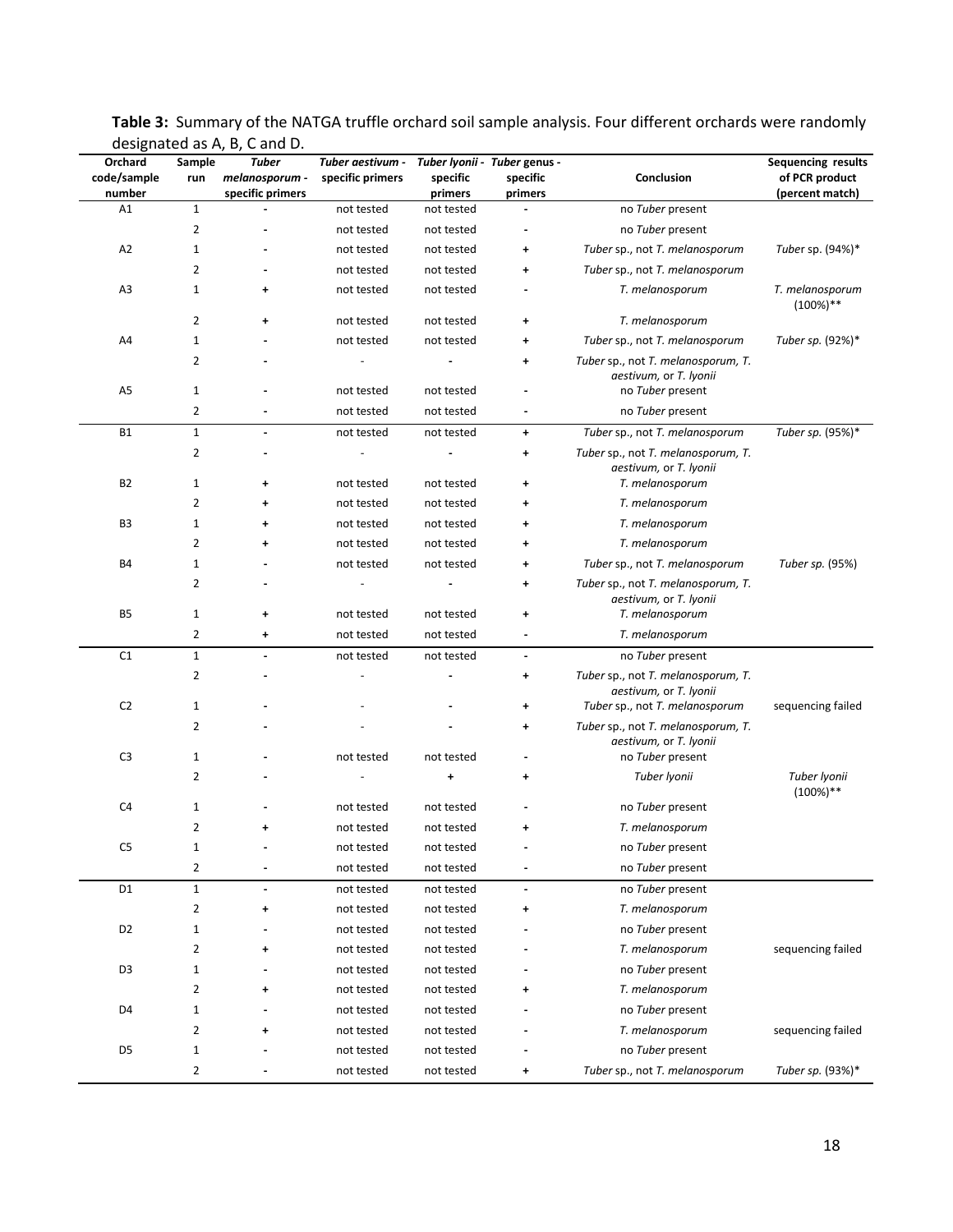## Footnotes for Table 3 (previous page)**:**

- \* β-tubulin gene amplified by *Tuber* genus primer set and sequenced for further identification
- \*\* ITS amplified by *Tuber* species specific primer sets and sequenced for further identification
- Notes: Two independent DNA extractions were completed for each soil sample and these are presented as sample run 1 and 2. Positive (+) and negative (-) amplifications for either the *Tuber*-specific, or the species-specific (*T. melanosporum, T. aestivum, T. lyonii*) PCR reactions are indicated.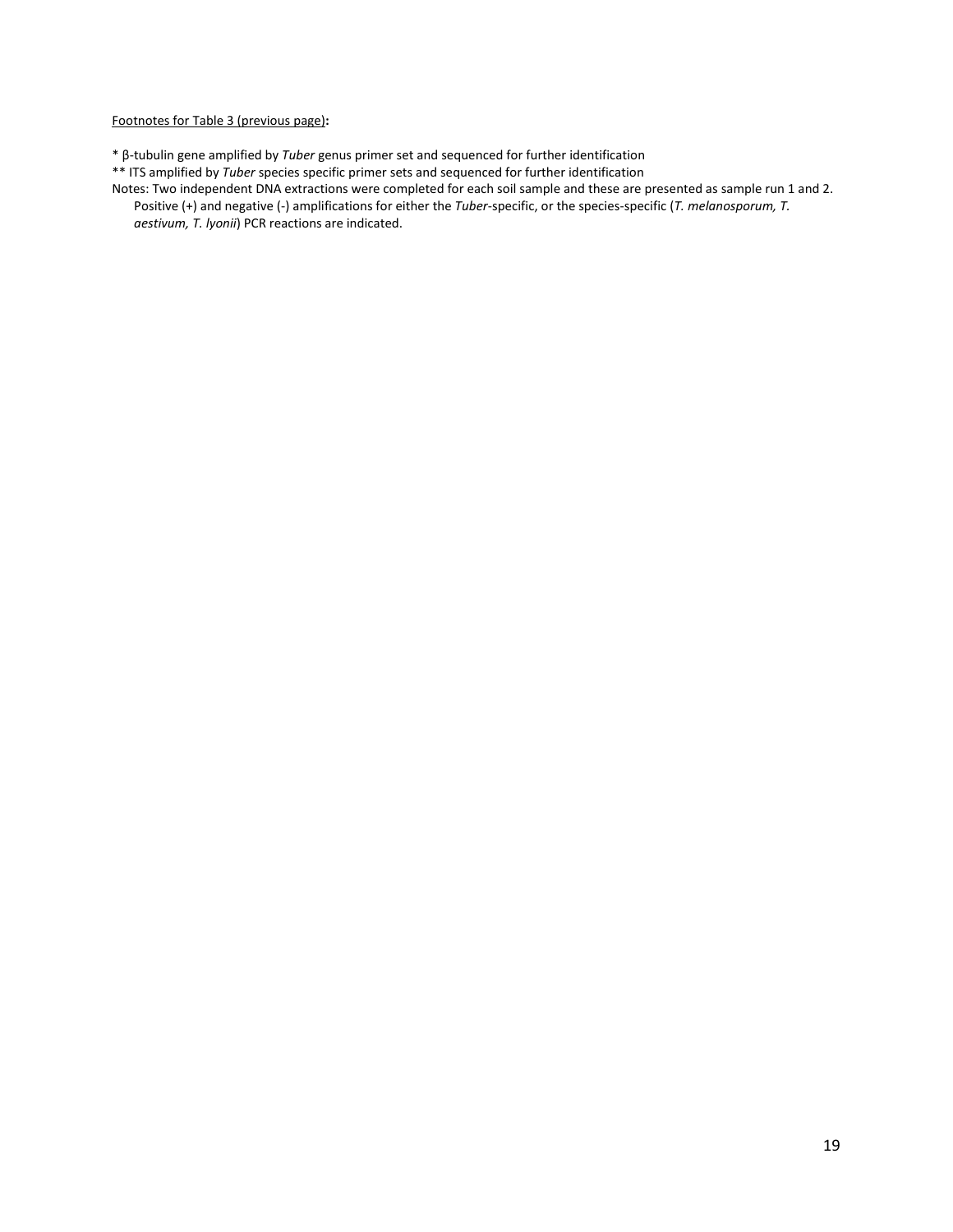|                        | pH         | pH          | Percent        |              |                     |              |                      |
|------------------------|------------|-------------|----------------|--------------|---------------------|--------------|----------------------|
| <b>Orchard codes</b>   | $(H_2O)^*$ | $(CaCl2)$ * | organic matter | Percent sand | <b>Percent silt</b> | Percent clay | <b>Texture class</b> |
| C Ta                   | 7.81       | 7.35        | 7.89           | 73           | 20                  | 6            | sandy loam           |
| $C$ T <sub>m</sub>     | 7.85       | 7.36        | 6.93           | 71           | 23                  | 6            | sandy loam           |
| N (in orchard)         | 7.29       | 6.90        | 7.94           | 64           | 28                  | 8            | sandy loam           |
| N (under Douglas-fir)  | 5.32       | 4.82        | 8.10           | 65           | 29                  | 5            | sandy loam           |
| N (outside of orchard) | 6.40       | 6.05        | 10.72          | 57           | 31                  | 12           | sandy loam           |
| S (bulked)             | 7.13       | 6.86        | 10.80          | 23           | 59                  | 18           | silt loam            |
| S (bulked)             | 7.15       | 6.68        | 11.75          | 26           | 56                  | 18           | silt loam            |
| G                      | 7.38       | 7.10        | 10.34          | 43           | 46                  | 10           | loam                 |
| <b>NATGA A</b>         | 7.61       | 7.40        | 3.86           | 49           | 20                  | 30           | sandy loam           |
| <b>NATGAB</b>          | 7.56       | 7.11        | 4.78           | 38           | 45                  | 18           | loam                 |
| <b>NATGA C</b>         | 7.64       | 7.19        | 2.04           | 81           | 13                  | 6            | loamy sand           |
| <b>NATGAD</b>          | 7.33       | 6.94        | 3.66           | 16           | 56                  | 28           | silty clay loam      |

**Table 4.** Select physical and chemical attributes of tested soils.

\* Soil pH has traditionally been measured in deionized water (H<sub>2</sub>O). Soil pH measured in water is more changeable (in response to fertilizing, irrigation, liming) than when measured in CaCl<sub>2</sub>.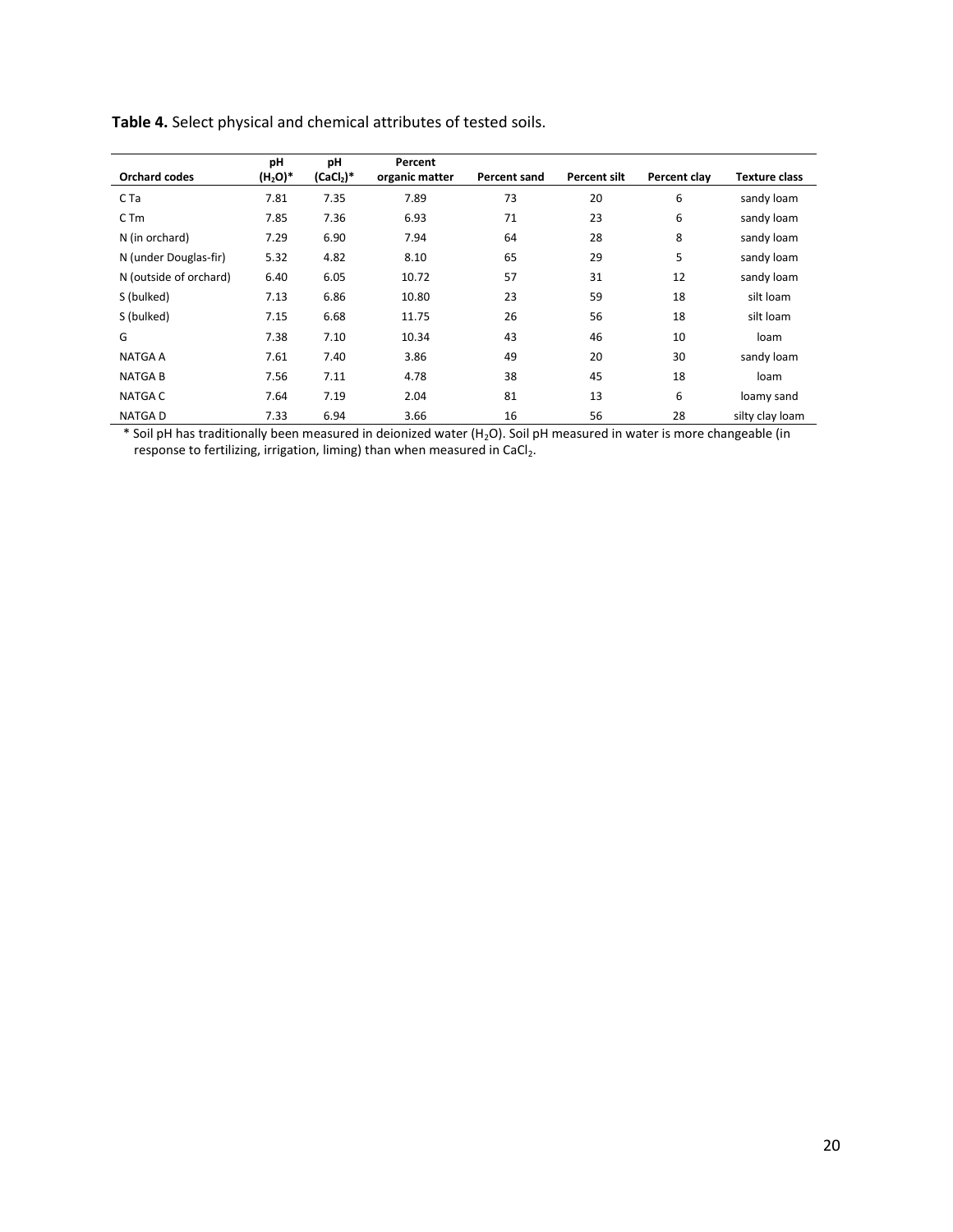# **Appendix 1**

**Soil sampling procedures used when evaluating truffle orchards**

# **Objectives:**

Surveys of orchard soils using molecular techniques will be conducted:

- 1) To determine whether the target truffle (*Tuber*) species is associated with truffle orchard trees
- 2) To determine whether non-target truffle (*Tuber*) species are associated with truffle orchard trees, including native, European and Asian truffle species

## **Summary of approach:**

Traditionally, the presence of *Tuber* species on host trees has been determined by expert examination of the ectomycorrhizas under the microscope. This is time-consuming and expensive and very few experts are available to do this work. DNA-based methods used in Spain and elsewhere can detect the presence of particular truffle species directly from soil samples; this approach should be just as reliable as the morphological approach while being less expensive and more available. Orchardists can do their own soil sample collection, as long as they follow sampling instructions precisely, and ship samples directly to the lab for analysis. Not following sampling and handling instructions precisely will jeopardize the accuracy and usefulness of results. It is essential to avoid contamination between samples and to protect the fungal DNA in the soil samples from degradation.

## **Equipment required:**

- Hand trowel, spade, or soil core sampler (20 cm / 8 inch long)
- One bucket for washing the trowel or spade or core sampler
- Scrub brush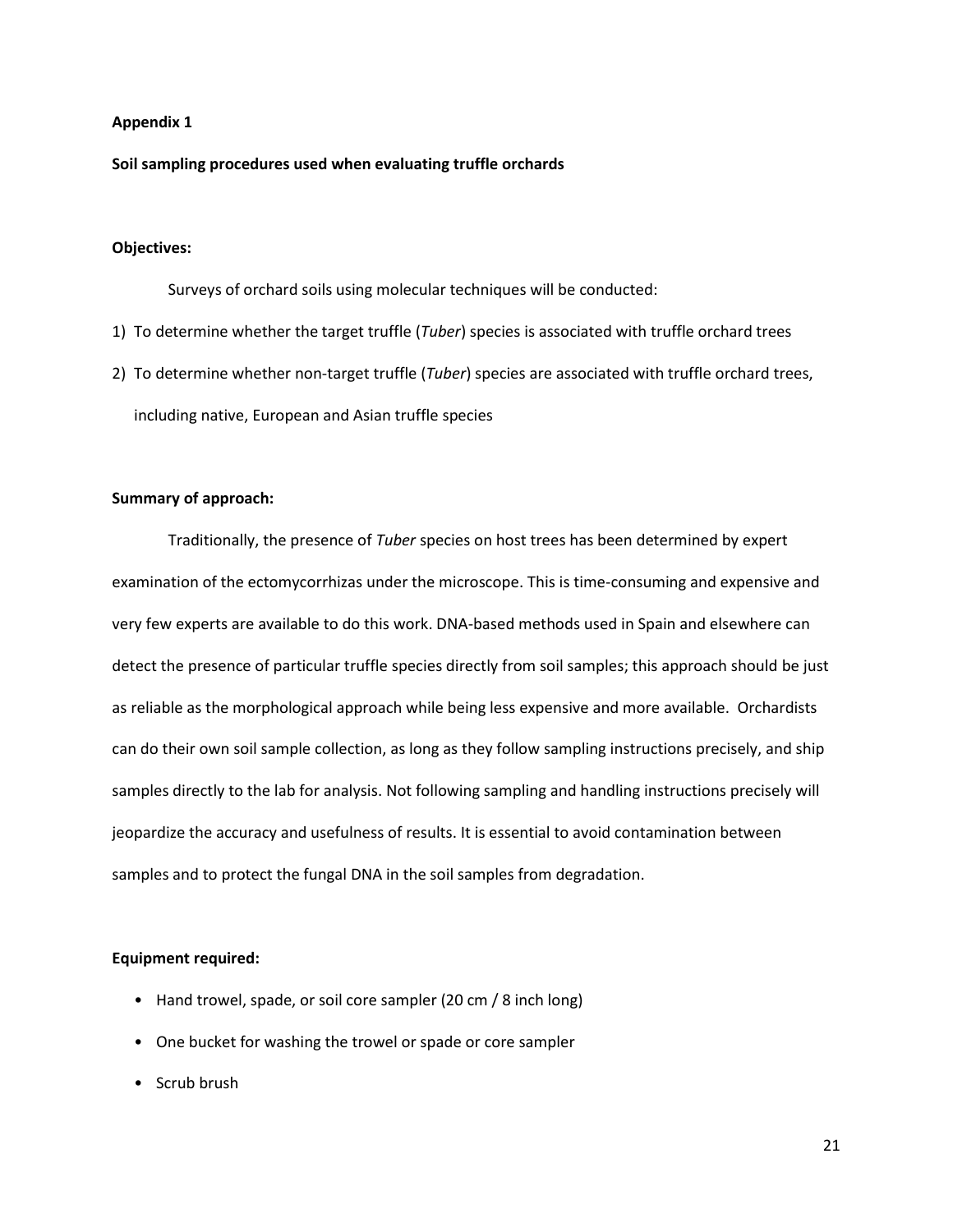- A supply of soapy water for washing implements
- A spray bottle of ethanol (70%) or 10% (v/v) sodium hypochlorite (bleach)
- A spray bottle of water
- Large and sealable plastic freezer or zip-lock bags for soil samples
- Rubber gloves to wear when sampling and for washing implements
- Some method of labelling each sample bag for sample location and date (permanent markers to write on the bag, or twist ties with labels)

## **Soil sampling procedure:**

Prior to sampling, contact the analytical lab (Paul de la Bastide, Mycologic Inc) to discuss and confirm details.

In general terms, it is best to collect soil samples when soils are not too wet (not after heavy rains), or too dry. The best season to collect soil samples is likely the fall, but sampling in other seasons should also work.

A general sampling procedure includes the following:

- 1. Remove any surface debris, leaves, stones, moss, or plant material
- 2. For each tree sampled, collect soil at three equally distributed points within 20 40 cm (8 to 16 inches) of the trunk
- 3. For each sample point, dig to a depth of 15-20 cm (6 to 8 inches) using a hand trowel, spade or soil core sampler
- 4. For each tree, add the 3 soil samples to the same new plastic bag (2 litre bag) and remove any stones and large organic debris from the soil
- 5. Collect a total soil volume of about 0.5 litres (about 3 hand trowels full) for each tree sampled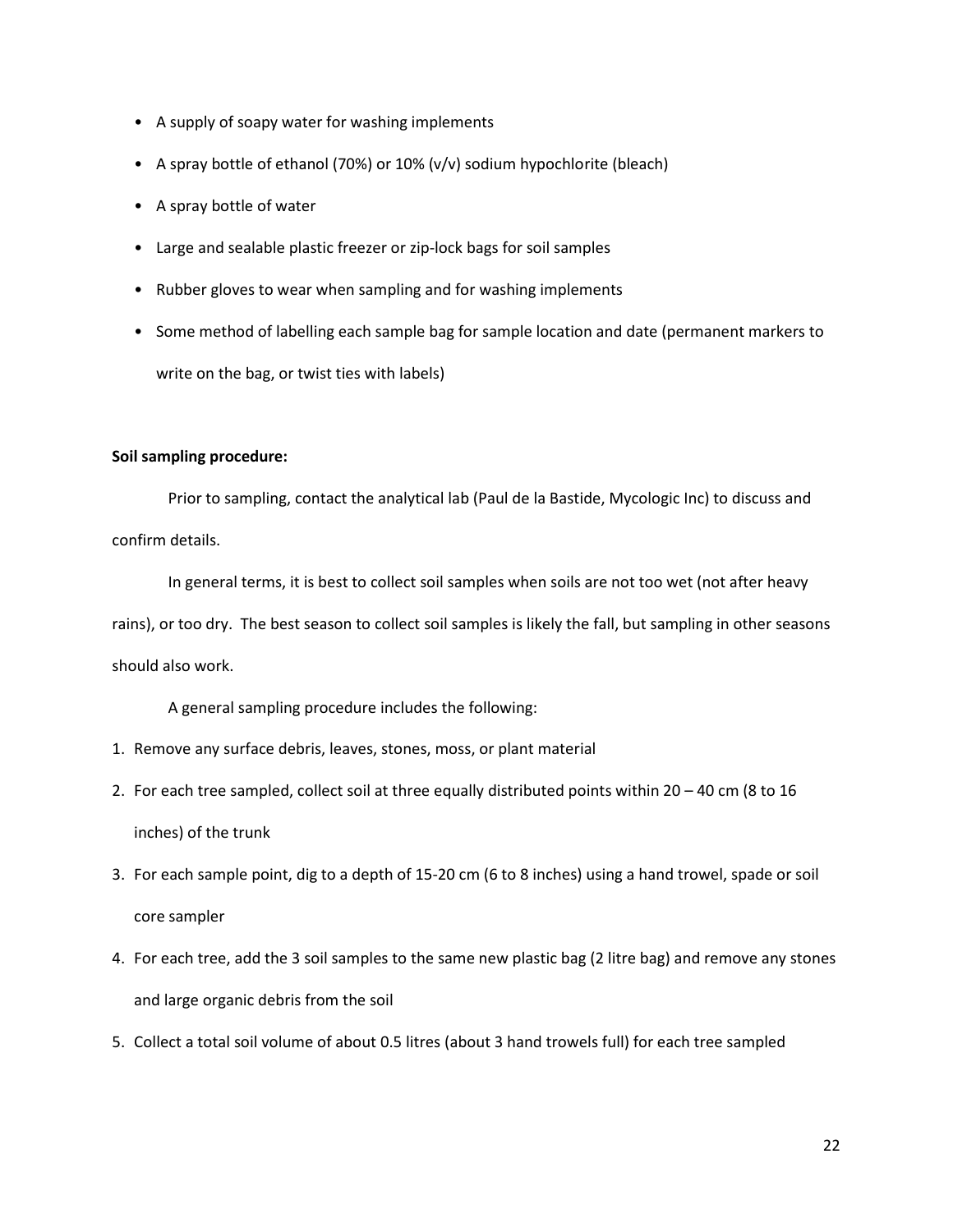- 6. Label the bag with appropriate number codes to identify location and date of sampling. Record which trees are sampled with these same unique identifiers
- 7. Before you sample around the next tree, the sampling implements must be cleaned thoroughly to avoid cross-contamination.
	- i. Wash the tool first by vigorously scrubbing with a brush in soapy water to remove all soil.
	- ii. Spray tool with either 70% ethanol or 10% bleach.
	- iii. Spray tool with clean water to remove soap and bleach or ethanol
- 8. Sample the number of trees agreed upon. Record which trees are sampled.
- 9. Keep samples cool (out of direct sun in a cooler) while sampling the orchard
- 10. Once all trees have been sampled, mix each soil sample thoroughly (5 minutes each) by shaking in the individual bag. Store samples in the fridge until they can be dried.

# **Preparation of samples for shipping:**

After evaluating different methods of soil preservation, we have found that the drying of soil samples is effective in preserving DNA for later analysis. Drying should be done immediately after field collection. Although refrigeration and freezing are effective, for a number of reasons, drying is the preferred method<sup>2</sup>.

#### **How to dry soil samples:**

Soil samples should be stored at fridge temperature (4 to 8°C) until dried. Ideally, soil drying should be done immediately after field collection. In order to dry soil samples, any oven with a

 $2$  Fridge temperature storage (4 to 8°C) and freezing of samples are also effective methods, but problematic and more expensive when longdistance shipping is required. If an orchard is located close to the analytical lab, fridge-stored or frozen samples are an option. For shipping of refrigerated or frozen samples, we recommend a styrofoam box with some freezer packs to keep the soil samples cool in transit.